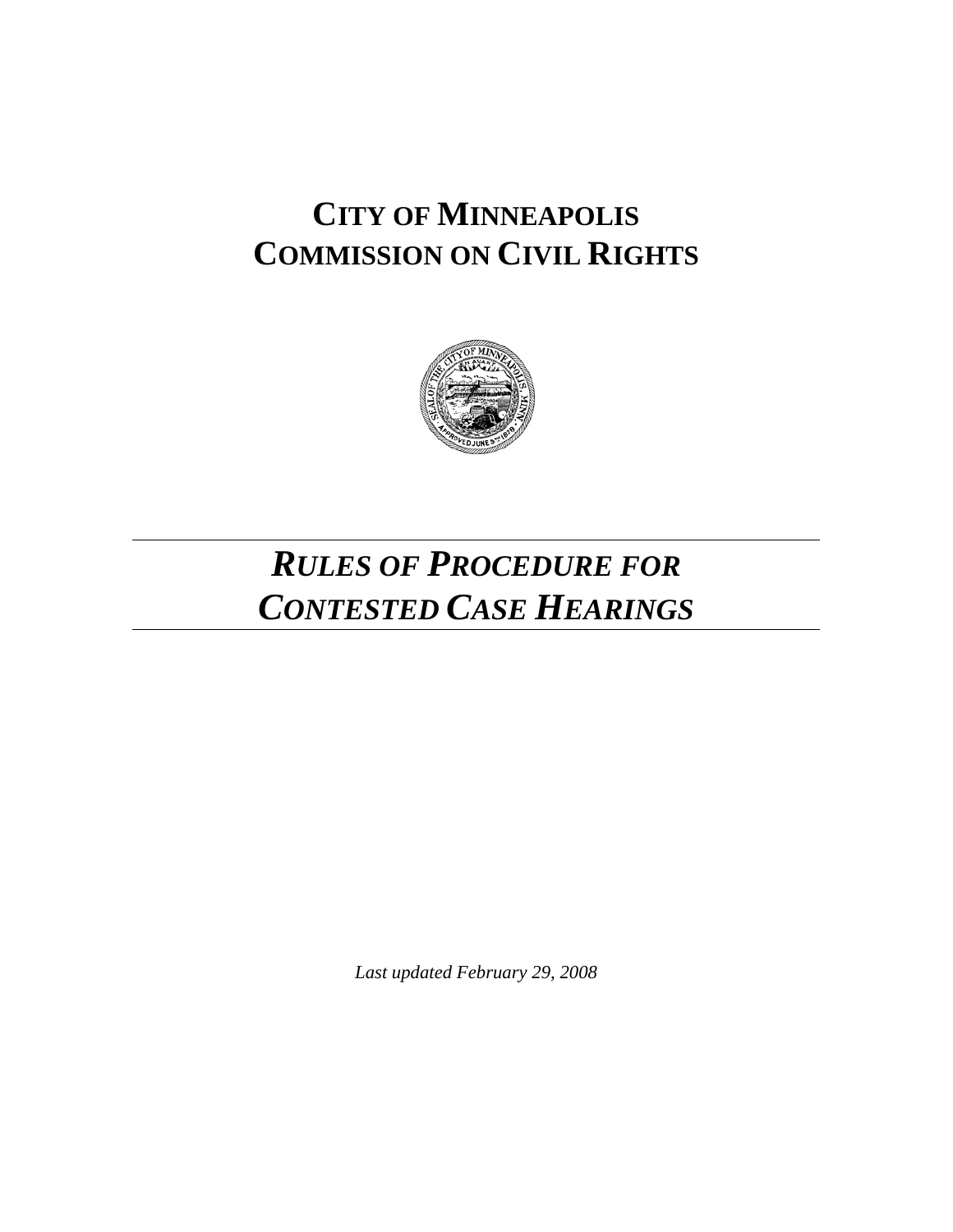#### MINNEAPOLIS COMMISSION ON CIVIL RIGHTS

Rules of Procedure for Commission Hearings Conducted Pursuant to Chapter 141.50 (d) (Probable Cause), Chapter 141.50 (e) (No Probable Cause) and Chapter 139.50 Contract Compliance).

## MINNEAPOLIS COMMISSION ON CIVIL RIGHTS RULES OF PROCEDURE FOR CONTESTED CASE HEARINGS

#### **TABLE OF CONTENTS**

## Page

#### **RULES APPLICABLE TO ALL HEARINGS**

#### RULES APPLICABLE TO PROBABLE CAUSE HEARINGS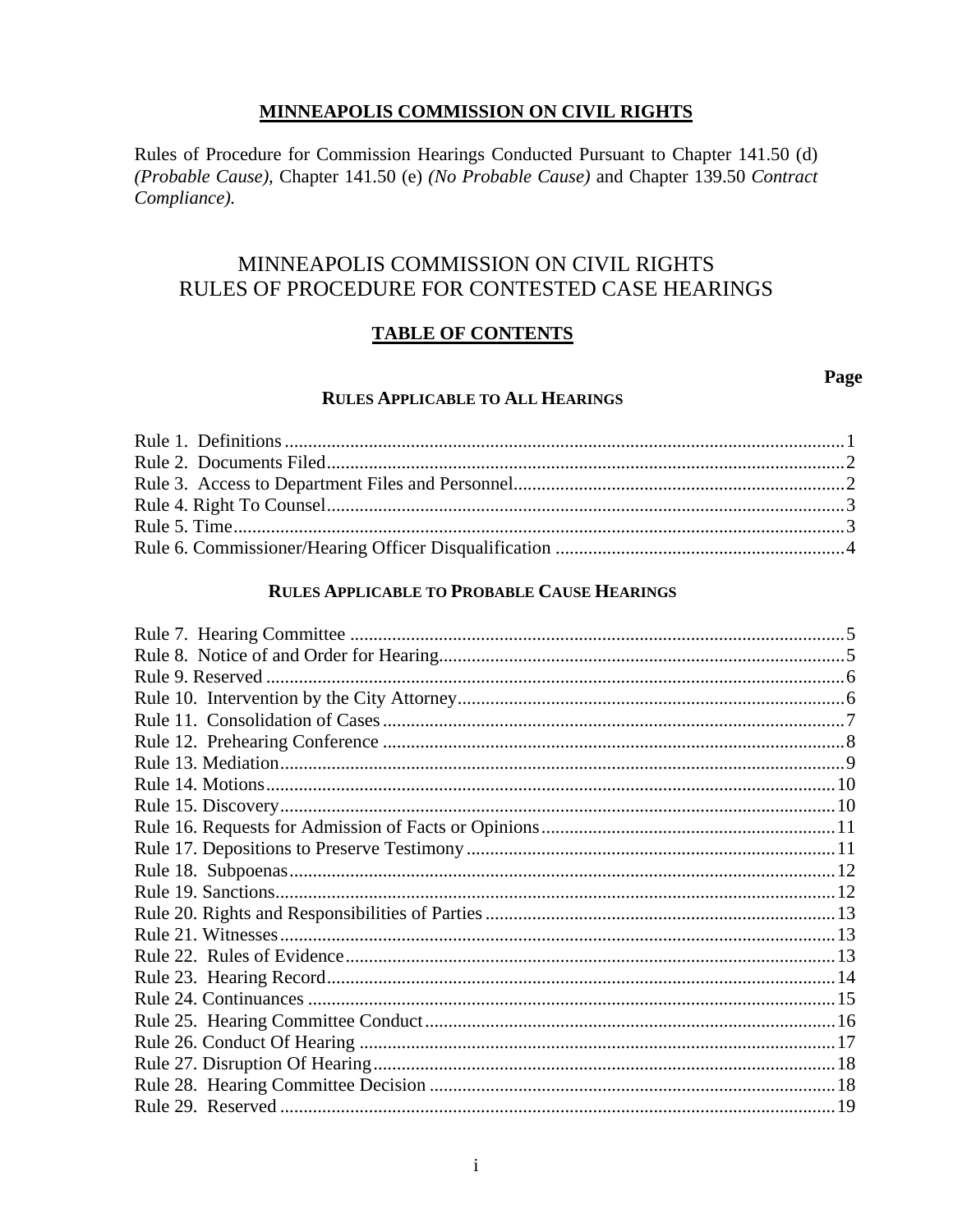## RULES APPLICABLE TO NO PROBABLE CAUSE HEARINGS

## RULES APPLICABLE TO CONTRACT COMPLIANCE HEARINGS

## **CONSTRUCTION OF RULES**

|--|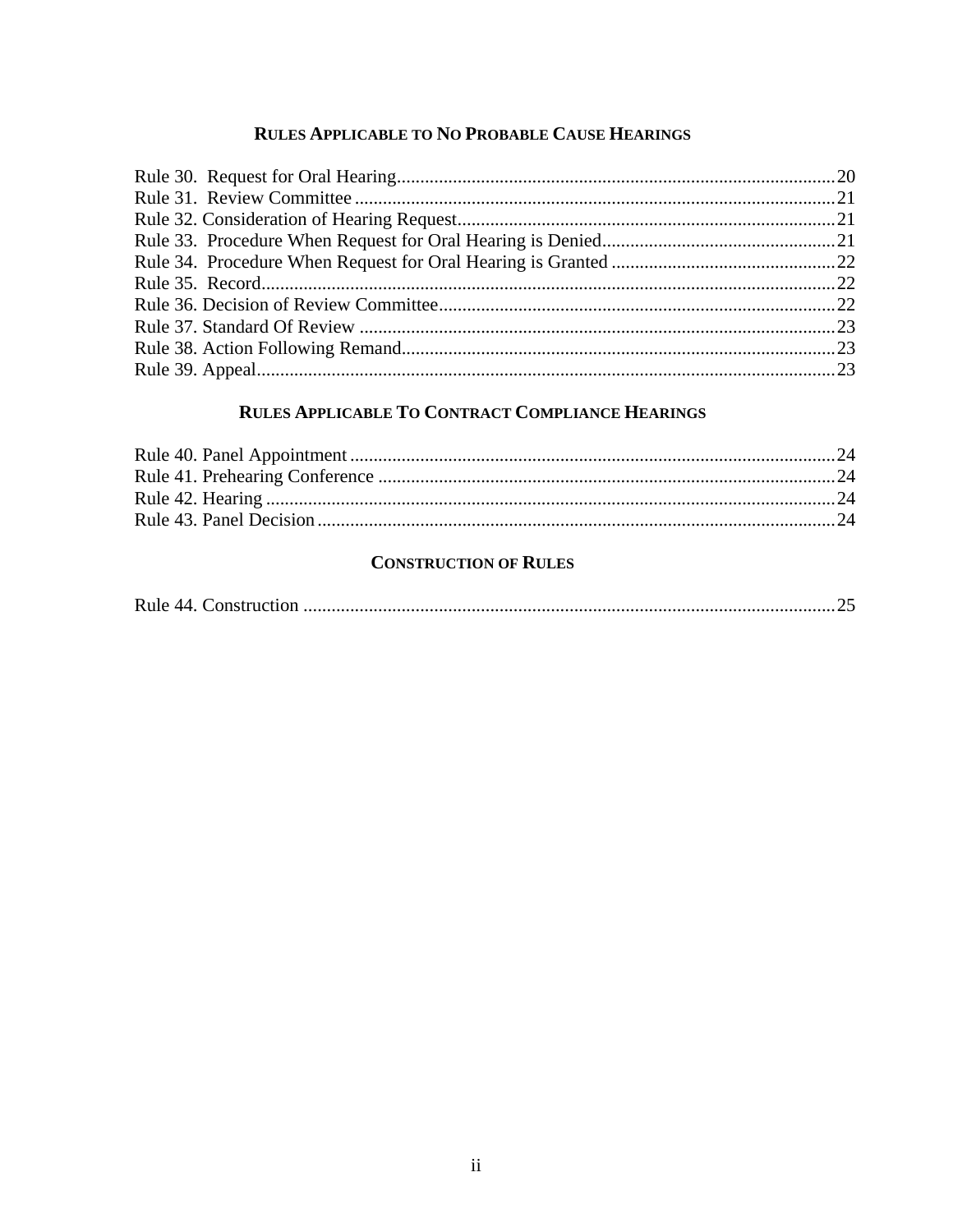#### **RULES APPLICABLE TO ALL HEARINGS**

#### *RULE 1. Definitions*

*Subpart 1. "Chair"* means the Chair of the Minneapolis Commission on Civil Rights or that member of the commission who is then discharging the duties of the Chair.

*Subpart 2. "Chapter 139 and Chapter 141"* mean the Minneapolis Code of Ordinances, Title 7, Chapters 139 and 141.

*Subpart 3. "Civil Rights Ordinance"* means the Minneapolis Code of Ordinances, Title 7, Chapters 139 and 141. Subpart 4. "*Commission"* means the Minneapolis Commission on Civil Rights.

*Subpart 5. "Contract Compliance Panel"* means the panel of three members of the Commission, one of whom shall be a lawyer, appointed by the Chair to hear a case following the referral of a complaint pursuant to the provisions of Chapter 139.50 (e), or any hearing examiner duly appointed to hear such a case in lieu of a Commission panel.

*Subpart 6. "Department"* means the Minneapolis Department of Civil Rights.

*Subpart 7. "Director"* means the Director of the Minneapolis Department of Civil Rights.

*Subpart 8. "Hearing Committee."* means a panel of three members of the Commission, one of whom shall be a lawyer, appointed by the Chair to hear a case following the Director's or review committee's determination of probable cause pursuant to Chapter 141.50 (d), or any hearing examiner duly appointed to hear such a case in lieu of a commission committee.

*Subpart 9. "Party"* means any person having a legally cognizable interest in a proceeding covered by the civil rights ordinance, or such person's attorney of record or other representative.

*Subpart 10. "Presiding Commissioner"* means the attorney member of a contract compliance panel, hearing committee, or review committee, or any hearing examiner who is duly appointed to hear such a case in lieu of a Commission panel or committee.

**Subpart 11.** *"Review Committee"* means the panel of three members of the Commission, one of whom shall be a lawyer, appointed by the Chair to hear an appeal of the Director's determination that no probable cause exists pursuant to Chapter 141.50(d) or any hearing examiner duly appointed to hear such a case in lieu of a Commission committee.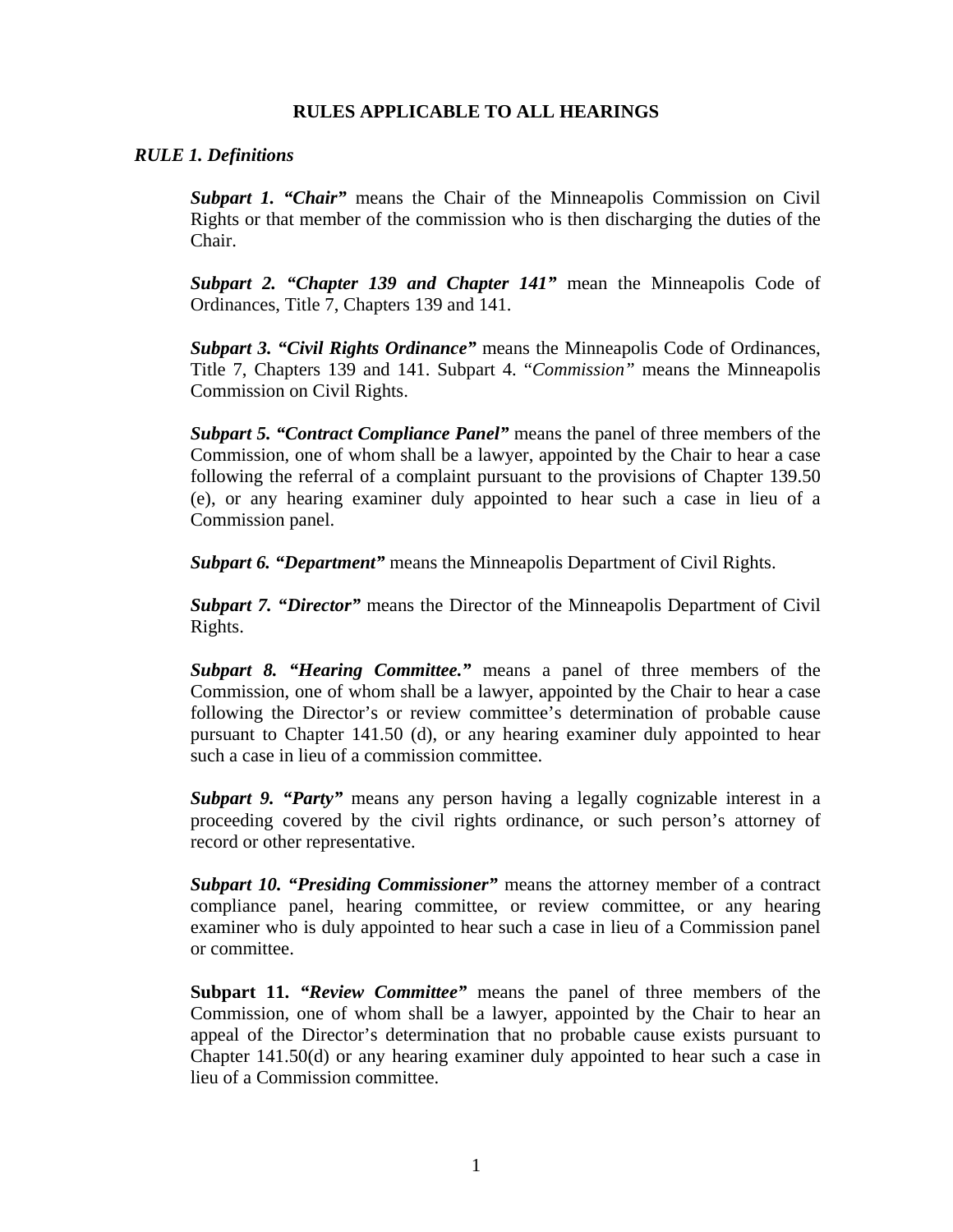*Subpart 12. "Service or serve"* means personal service or, unless otherwise provided by law, service by first class United States mail or a licensed overnight express mail service, postage prepaid and addressed to the party at his or her last known address. An affidavit of service shall be made by the person making the service. Service by mail or licensed overnight express mail service is complete upon placing the item to be served in the mail or delivering it to the authorized agent of the express mail service. Personal service may be accomplished by either delivering a document to the person or by leaving a document at the person's home or place of business with someone of suitable age and discretion who resides in the same house or who is located at the same business address of the person to be served. If a person is confined to a federal or state institution, a copy of the document must also be served upon the chief executive officer of the institution.

#### *RULE* **2.** *Documents Filed*

Forms, documents, or written materials prepared specifically for and used or filed in any hearings before the Commission must be on standard size 8 ½ inch by 11 inch paper, must be served on the opposing party, and the original and two copies of the form, document or written material must be filed with the Commission along with an affidavit of service on the opposing party.

#### *RULE 3. Access to Department Investigative Files and Personnel*

*Subpart 1. Access by parties following finding of no probable cause or probable cause*. Following the Department's finding of no probable cause or probable cause, the charge and the Director's determination are public data. The remaining data contained in the Department's investigative file is accessible to the parties, except the following data is protected non-public data:

- (a) Opinions of the City Attorney relating to the case;
- (b) Memoranda between or among City Departments unless such memoranda constitute substantive evidence in the case;
- (c) Internal memoranda of or between the Department and the Commission relating to the case;
- (d) Documents relating to mediation or conciliation efforts by the Department or Commission; and
- (e) Medical or private information of the parties or third parties, unless the party receives written consent by the third party, or such information constitutes substantive evidence in the case; or
- (f) Information identified by a party as trade secrets, confidential research development, commercial information, or other security interests of the parties, unless such information constitutes substantive evidence in the case.

The Department shall describe the nature of any redacted or withheld data in a manner that, without revealing information itself privileged or protected, enables the parties to determine the applicability of this Rule.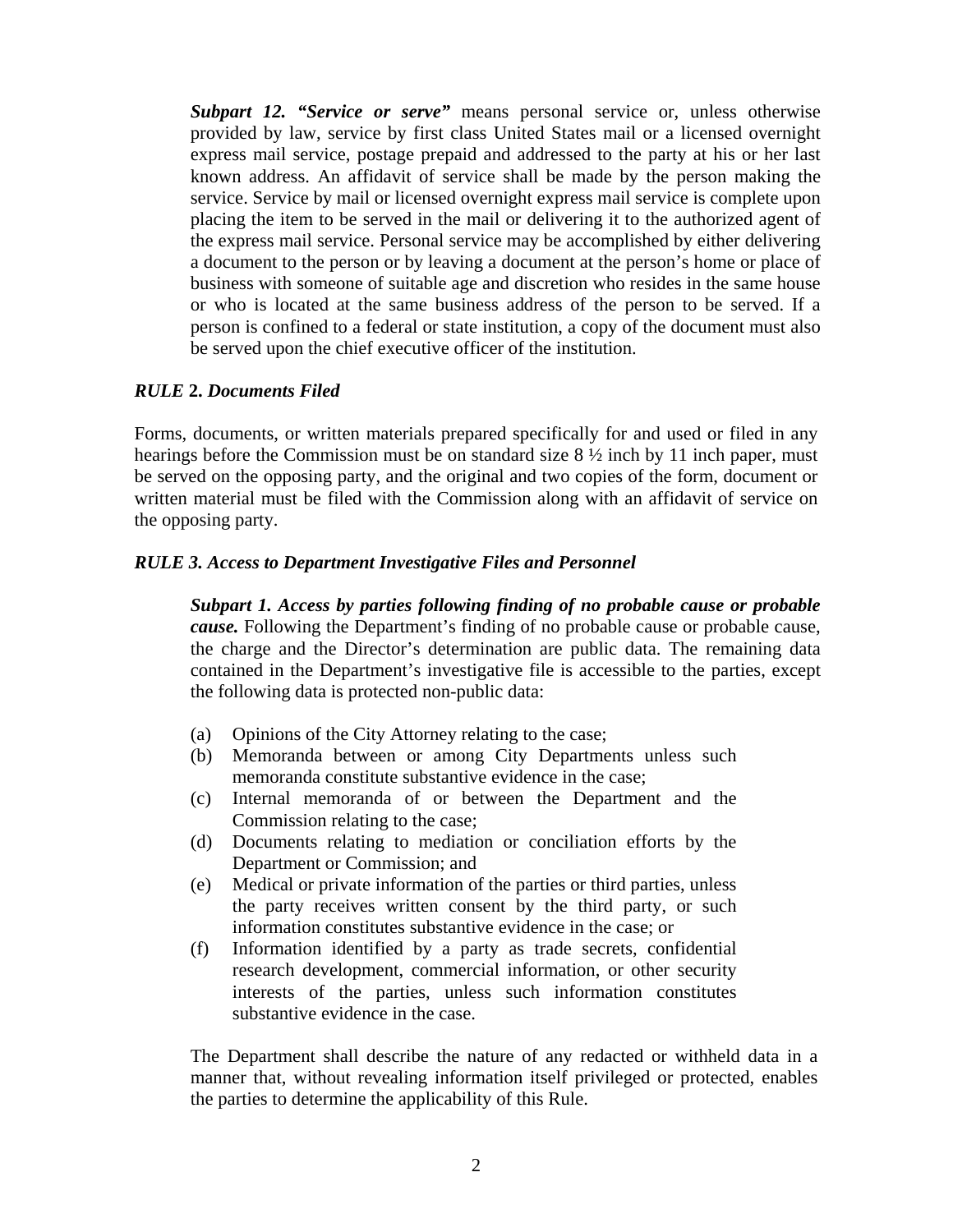Upon request of a party, the party shall be informed by a case investigator of the content and meaning of that data contained in the Department's investigative file. After a party has been informed of its meaning, the data need not be explained to that party for six months thereafter unless a dispute or action pursuant to Minn. Stat. § 13.04 is pending or additional data on the party has been collected or created.

*Subpart 2. Access to Department investigative file by Commissioners following finding of no probable cause.* The Commissioners assigned to a no probable cause review committee pursuant to Rule 31 may examine the Department's investigative data, except for the data noted in Subpart 1 (a) - (f).

*Subpart 3. Access by Presiding Commissioner on probable cause proceedings.* The Presiding Commissioner may examine the Department's investigative data on a charge assigned to the Presiding Commissioner for purposes of deciding a motion to compel under subpart 4.

*Subpart 4. Discoverability of data during probable cause review by Commission.* If a party seeks access to removed or redacted data contained in the Department's investigative file during a probable cause review by the Commission, the party seeking access may bring a motion to compel before the Presiding Commissioner pursuant to Rule 14, and shall also serve a copy of the motion upon the Director. Within ten (10) working days after the motion is filed, the Director may intervene with written notice to the Presiding Commissioner and the parties. Prior to ruling on the motion to compel, the Presiding Commissioner may conduct an *in camera*  review of the file, and may make the Department's investigative data subject to a protective order, as provided under *Minn. R. Civ. P. 26.03*.

*Subpart 5. Copies by parties.* A party may make copies of any record in the Department investigative file, except those excluded under Subpart 1(a) - (f), for a reasonable cost as determined by the Department.

#### *RULE 4. Right to Counsel*

Parties may be represented by an attorney, by themselves, or by a person of their choice if not otherwise prohibited as the unauthorized practice of law.

#### *RULE 5. Time*

*Subpart 1. Computation of time.* In computing any period of time prescribed by these rules, the day of the last act, event, or default from which the designated period of time begins to run shall not be included. The last day of the period so computed shall be included, unless it is a Saturday, Sunday, or legal holiday.

*Subpart 2. Extra Time; Service by Mail.* Whenever a party has the right or is required to do some act or take some action within a prescribed period after the service of a notice or other paper upon the party, or whenever service is required to be made within a prescribed period before a specified event, and the notice or paper is served by mail, three (3) days shall be added to the prescribed period.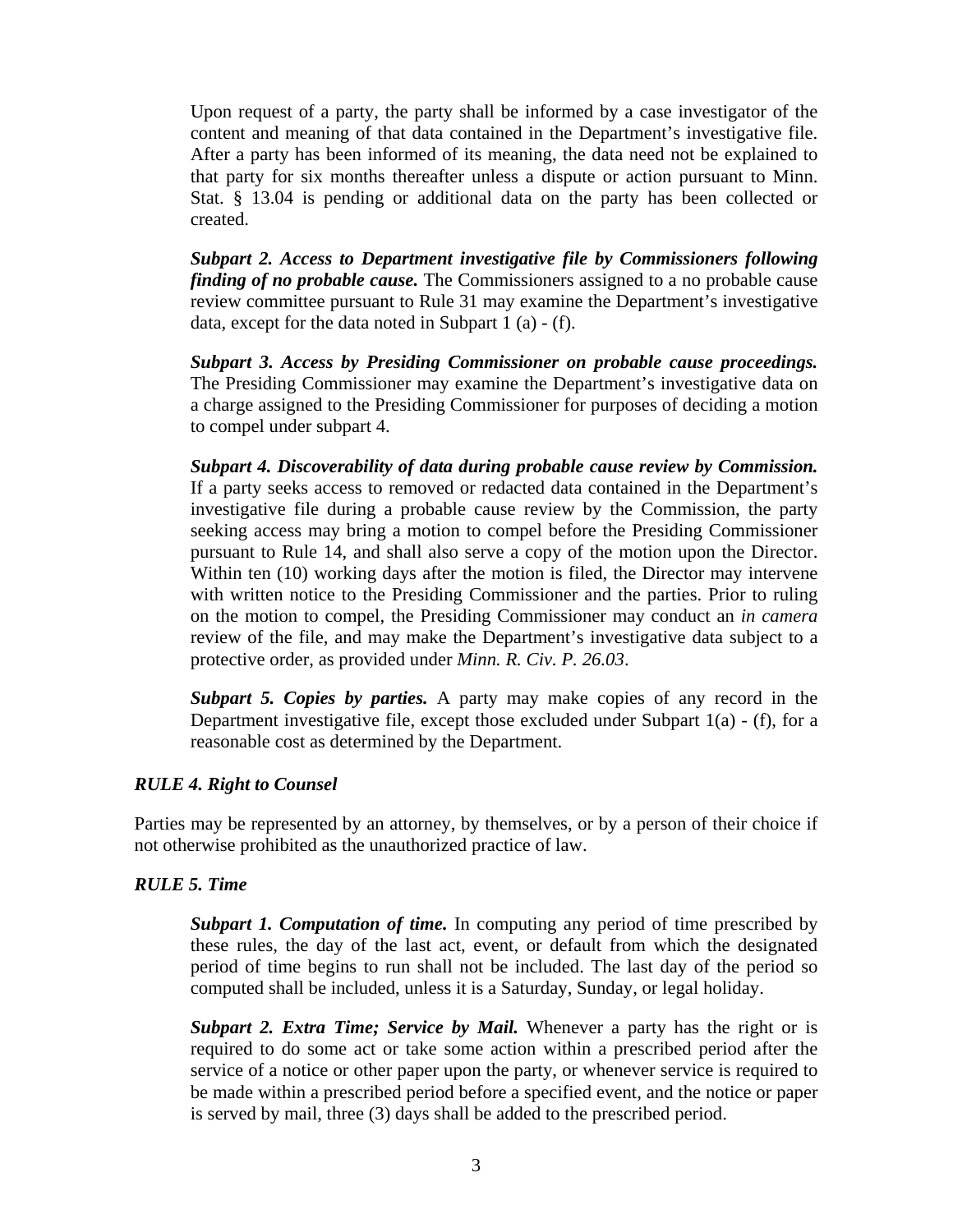#### *RULE 6. Commissioner/Hearing Officer Disqualification*

*Subpart 1. Withdrawal.* A commissioner serving on a contract compliance panel, hearing committee, or review committee or a duly appointed hearing examiner shall withdraw at any time if he or she deems himself or herself disqualified for any reason.

*Subpart 2. Affidavit of Prejudice.* Upon the filing in good faith by a party of any affidavit of prejudice, the Chair shall determine the matter as part of the record provided the affidavit shall be filed no later than five (5) days prior to the date set for the hearing. If the Chair is the subject of the affidavit, the Commission (without participation of the Chair) will decide the question at its next regular meeting or at a special meeting called for that purpose.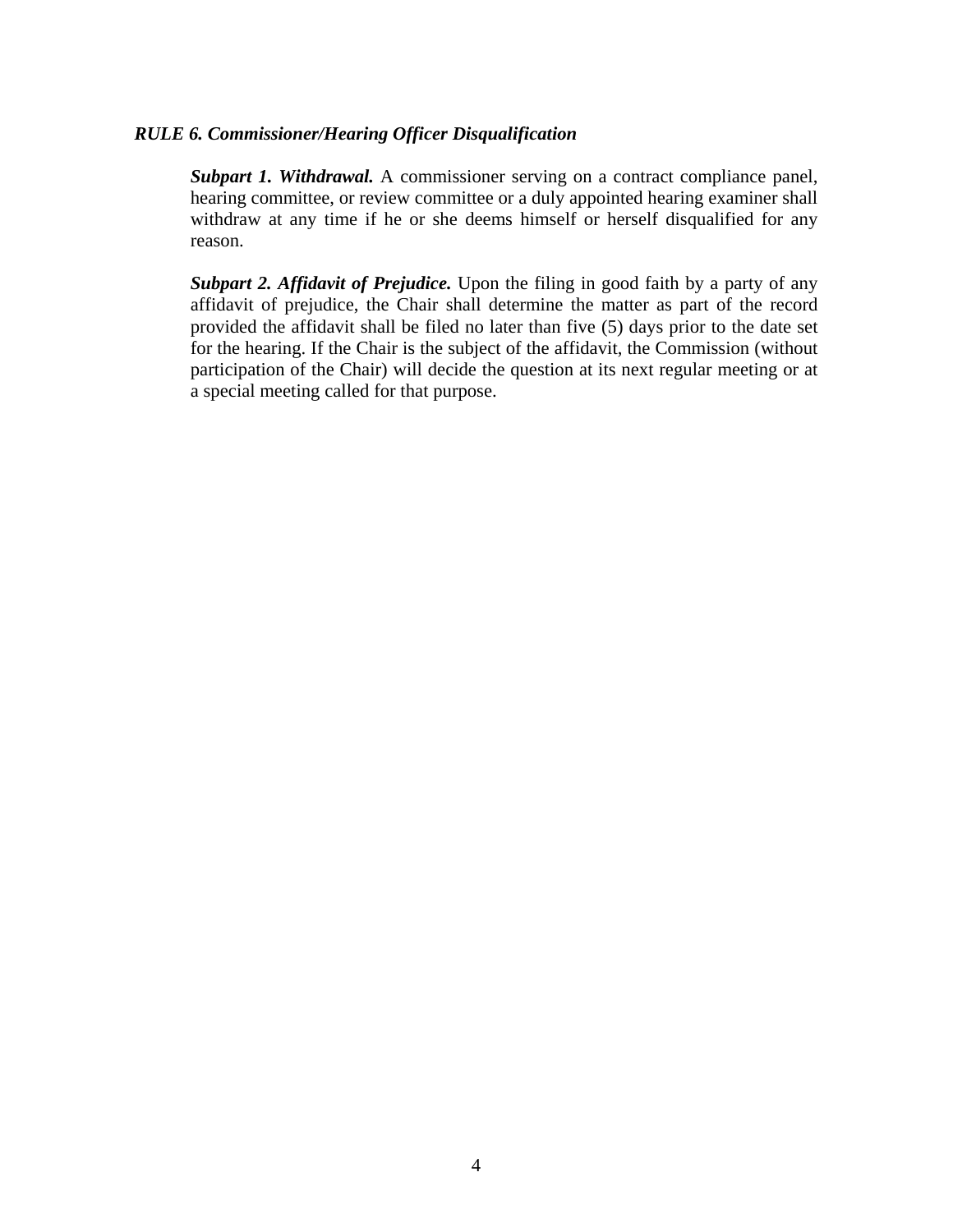#### **RULES APPLICABLE TO PROBABLE CAUSE HEARINGS**

#### *RULE 7. Hearing Committee*

**Subpart 1**. **Appointment**. Within thirty (30) days following the referral of a complaint pursuant to Chapter 141.50 (d), the Chair shall appoint a presiding officer or a hearing examiner and shall notify the Department of the appointment. If a hearing committee is to hear the case, the Chair shall appoint a hearing committee within forty-five (45) days prior to the date of the public hearing and shall notify the Department of the appointment. If a hearing committee is to hear the case, the Chair shall also appoint a fourth commissioner to serve as an alternate committee member.

*Subpart 2. Notification.* Upon notification of the appointment, the Department shall promptly notify the members of the hearing committee and the alternate or the hearing officer of the appointment. The Department will include with this notice a copy of the complaint and answer, if any. In addition, the presiding commissioner shall also be sent a copy of the Department's proposed settlement terms (with a rationale for them) and a summary of the Department's investigation. The Department shall also at this time notify the parties of the names of the hearing committee members or the hearing examiner.

*Subpart 3. Substitutions.* The Chair may, if necessary, make substitutions as to the membership of the hearing committee or the appointment of the hearing examiner. Upon notification of such changes, the Department shall promptly provide notice to the hearing committee or hearing examiner and to the parties of such changes.

#### *RULE 8. Notice Of and Order for Hearing*

*Subpart 1. Commencement of Case.* The case is commenced, subsequent to the appointment of the hearing committee, by the service of a notice and order or hearing by the Department.

*Subpart 2. Contents of Notice and Order.* A notice of and order for hearing, which shall be a single document, shall be served upon all parties by the Department and shall contain, among other things, the following:

- A. The time, date and place of the prehearing conference;
- B. A statement of the determination of the Director or the review committee pursuant to Chapter 141.50 (d) together with a citation to the relevant provisions of the civil rights ordinance;
- C. Notification of the right of the parties to be represented by an attorney, by themselves, or by a person of their choice if not otherwise prohibited as the unauthorized practice of law;
- D. A citation to these rules and notification of how copies thereof may be obtained;
- E. A brief description of the procedures to be followed at the prehearing conference and the hearing;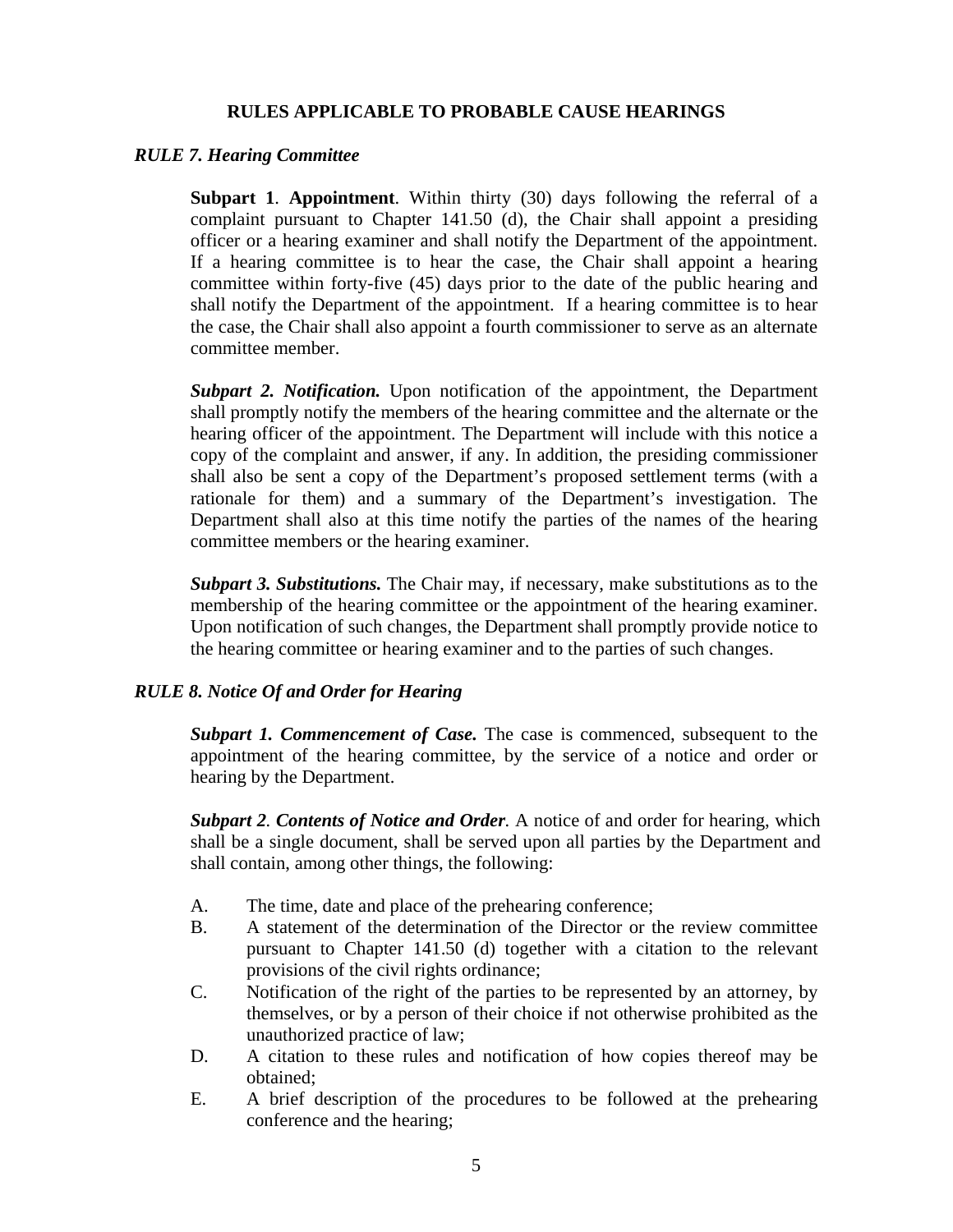- F. A statement advising the parties to bring to the hearing all documents, records, and witnesses they need to support their position;
- G. A statement that subpoenas may be available to compel the attendance of witnesses or the production of documents;
- H. A statement advising the parties that failure to appear at the hearing may result in default and a statement which explains the possible results of default; and
- I. A statement advising the parties that if not public data is admitted into evidence it may become public data unless a party objects and asks for relief.

*Subpart 3. Service.* The notice of and order for the prehearing conference shall be served at least 14 days prior to the scheduled prehearing conference.

#### *RULE* **9.** *Reserved*

#### *RULE 10. Intervention by the City Attorney*

*Subpart 1. Request for Intervention.* Within ten (10) days after the referral of a complaint by the Director to the Commission under Chapter I41.50 (d), the Director may request the Minneapolis City Attorney to intervene in the case for the purpose of representing the general welfare and civil rights of the people of Minneapolis.

*Subpart 2. Notice of, objection to, and effect of intervention.* If the City Attorney intervenes, these Rules shall apply to the City Attorney in the same manner as they apply to the other parties in the case. Intervention by the City Attorney shall be made by notice to all parties; any objection to the intervention shall be made by written motion in accordance with these rules.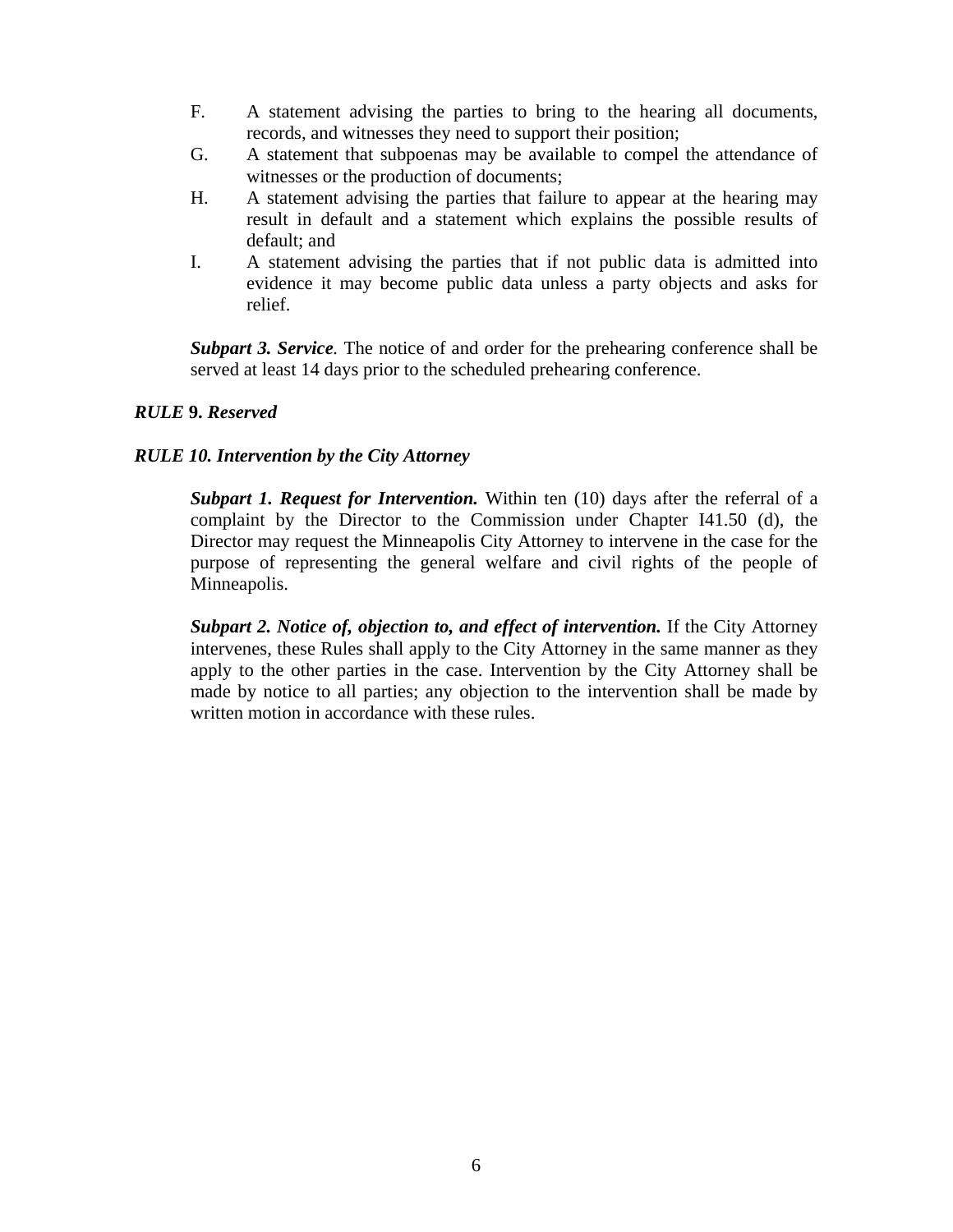#### *RULE 11. Consolidation of Cases*

*Subpart 1. Standards for Consolidation.* Cases pending before the Commission shall be consolidated in the following circumstances:

- A. Any case filed pursuant to Chapter 139.50 (k)(3) shall be consolidated with the case underlying the Chapter 139.50 (k)(3) complaint; and
- B. Whenever two or more separate cases present substantially the same issues of fact and law, that a holding in one case would affect the rights of parties in another case, that consolidating the cases for hearing would save time and costs, and that consolidation would not prejudice any party, such cases may be consolidated for hearing.

*Subpart 2. Service of Petition.* A party requesting consolidation shall serve a petition for consolidation on all parties to the cases to be consolidated and shall file the original with the presiding commissioner assigned to the cases, together with a proof of service showing service as required herein. Any party objecting to the petition shall serve and file their objections within ten (10) calendar days following service of the petition for consolidation.

*Subpart 3. Determination of Petition.* When more than one hearing committee is assigned to the cases which are the subject of the petition for consolidation, the petition will be determined by the presiding commissioner assigned to the first case referred to the Commission pursuant to Chapter 141.50 (d).

*Subpart 4. Order.* Upon determining whether cases should be consolidated, the presiding commissioner shall serve a written order on all parties which shall contain, among other things, a description of the cases for consolidation, the reasons for the decision, and notification of a consolidated prehearing conference if one is being scheduled.

*Subpart 5. Stipulations.* Nothing contained in this rule shall be deemed to prohibit parties from stipulating and agreeing to a consolidation which shall be granted upon submission of a written stipulation, signed by all parties, to the presiding commissioner. A presiding commissioner may consolidate two or more cases presently pending before the same hearing committee on the presiding commissioner's own motion, applying the standards in

*Subpart 6. Petition for Severance.* Following receipt of a notice or order for consolidation, any party may petition for severance by serving it on all other parties and filing it with the presiding commissioner at least seven (7) business days prior to the first scheduled hearing date. If the presiding commissioner finds that the consolidation will prejudice the petitioner, the presiding commissioner shall order the severance or other relief which will prevent the prejudice from occurring.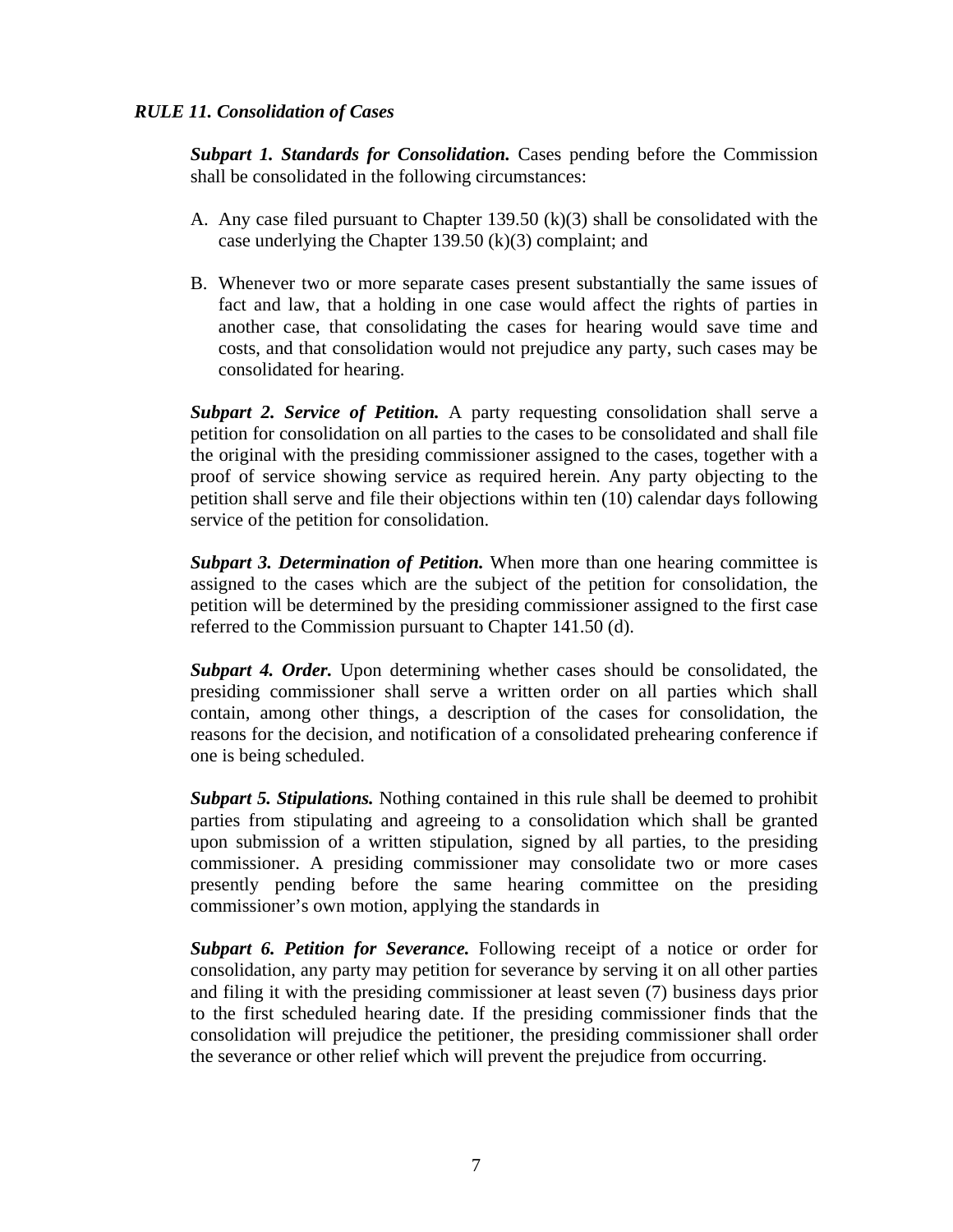#### *RULE 12. Prehearing Conference*

*Subpart 1. Scheduling.* The presiding commissioner shall set the date of the initial prehearing conference and shall notify the Department. The time, place and date of the initial prehearing conference shall be included in the notice of and order for the prehearing conference. Upon the request of any party or upon his or her own motion, the presiding commissioner may, in his or her discretion, hold additional prehearing conferences prior to the probable cause hearing.

*Subpart 2. Purpose.* The purpose of the prehearing conference is to simplify the issues to be determined, to obtain stipulation in regard to foundation for testimony or exhibits, to determine whether the parties are interested in mediation by the Commission, to obtain stipulations or agreement on nondisputed facts or the application of particular laws, to consider the proposed witnesses for each party, to identify and exchange documentary evidence intended to be introduced at the hearing, to determine deadlines for the completion of any discovery, to establish hearing dates, to consider such other matters that may be necessary or advisable and, if possible, to reach a settlement without the necessity of further hearing.

*Subpart 3. Prehearing Statements.* The parties must file and serve on all parties a completed prehearing statement at least seven (7) days before the scheduled prehearing conference. The prehearing statement shall include, at a minimum, the following information: whether or not a party is interested in mediation by the Commission; statement of legal issues; brief factual statement; proposed exhibits; list of proposed witnesses; and a statement regarding the length of time for presentation of the party's case in chief.

*Subpart 4. Procedure.* The prehearing conference shall be an informal proceeding conducted expeditiously by the presiding commissioner. Agreements on the simplification of issues, stipulations, or other matters may be entered on the record or may be made the subject of a prehearing order by the presiding commissioner.

*Subpart 5. Settlement.* The parties, their attorneys or other persons with full authority to settle the case shall appear at the prehearing conference. Any final settlement shall be set forth in a Stipulation for Dismissal and Order for Dismissal. Both the Stipulation and Order shall set forth the terms of the settlement, and may contain a provision providing for enforcement of their terms by application to the District Court by means of an Order to Show Cause, as authorized by Chapterl41.60 (c). Upon receipt of the stipulation signed by all parties, the hearing committee will sign the Order of Dismissal and file it and the Stipulation for Dismissal with the Department.

*Subpart 6. Length of Hearing.* If the case is not settled at the prehearing conference, the presiding commissioner shall determine how many hours are likely to be needed for the hearing. If the presiding commissioner determines that the hearing will take more than 16 hours, he or she shall so notify the Chair. Thereafter, the Chair may, in his or her discretion, appoint a hearing examiner in lieu of a hearing committee.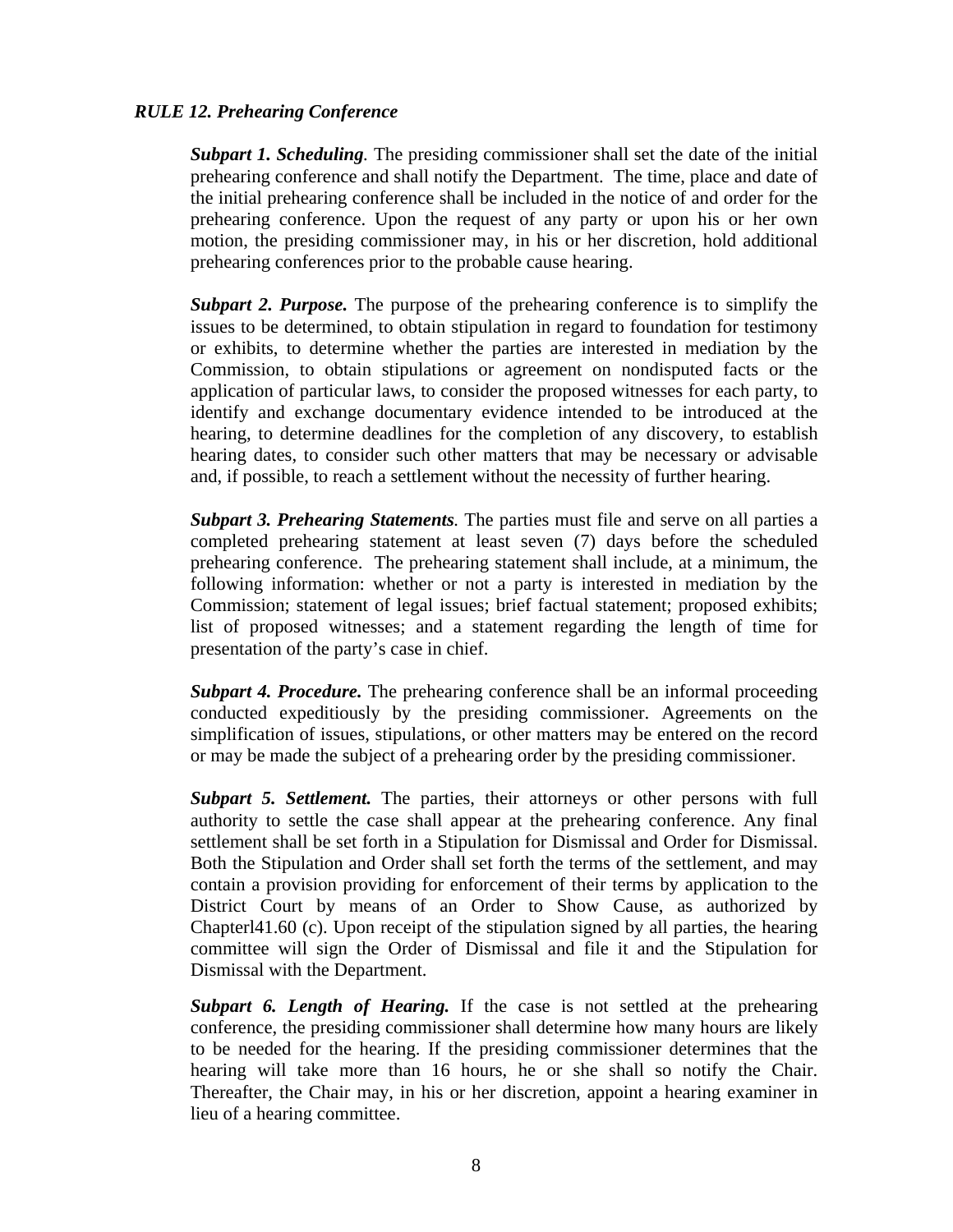*Subpart 7. Scheduling Hearing: Notice.* Following the prehearing conference, the presiding commissioner, in consultation with the other members of the hearing committee, or the hearing examiner shall determine the date of the hearing and shall so notify the Department. The Department shall then notify the parties thereof. .

#### *RULE 13. Mediation*

*Subpart. 1. Selection of a mediator.* If the parties agree to mediation by the Commission, or other qualified mediators, the presiding commissioner shall notify the Chair of the Commission, the Chair of the Commission shall provide the parties with a list of Commissioners who are qualified neutrals and who are not members or alternates of the hearing committee. From such list or otherwise, the parties may mutually agree on selection of a mediator. Absent such agreement, the Chair of the Commission shall provide the parties with a list of three (3) Commissioners who are so qualified, each party may strike the name of one mediator from such list and the mediator not so stricken shall serve as the designated mediator.

*Subpart. 2. Mediation agreement.* After selection of a mediator, the parties and the mediator shall execute a mutually acceptable Mediation Agreement, covering such matters as the confidentiality of the proceedings, the scheduling of the proceedings and other matters as the parties and the mediator may agree.

*Subpart. 3. Scheduling of mediation.* When the parties have agreed to pursue mediation by the Commission, the presiding commissioner shall not schedule a public hearing or take any other action with respect to such matter until the earlier of (i) the date the matter is settled through mediation; (ii) the date the parties or the mediator have advised the presiding commissioner that the parties have reached an impasse; or (iii) 90 days after a mediator has been selected. If the mediation is not successful or if matter is not settled within 90 days after appointment of the mediator, the presiding commissioner shall schedule a public hearing consistent with these rules. Additional time for consolidation may be granted by the presiding commissioner upon the request of the parties and the mediator.

*Subpart. 4. Conduct of mediation.* The mediator shall conduct mediation at such time and in such manner as the parties and the mediator may agree. Any party or the mediator may determine that settlement is not likely and declare that an impasse has occurred. If any party or the mediator declares than an impasse has occurred, the presiding commissioner shall be notified and a public hearing shall be scheduled in accordance with these rules.

*Subpart. 5. Successful mediation.* In the event the mediation successfully settles the dispute, the mediator and the parties shall prepare such agreements as they deem appropriate, including a stipulation of dismissal to be submitted to the presiding commissioner and the Chair.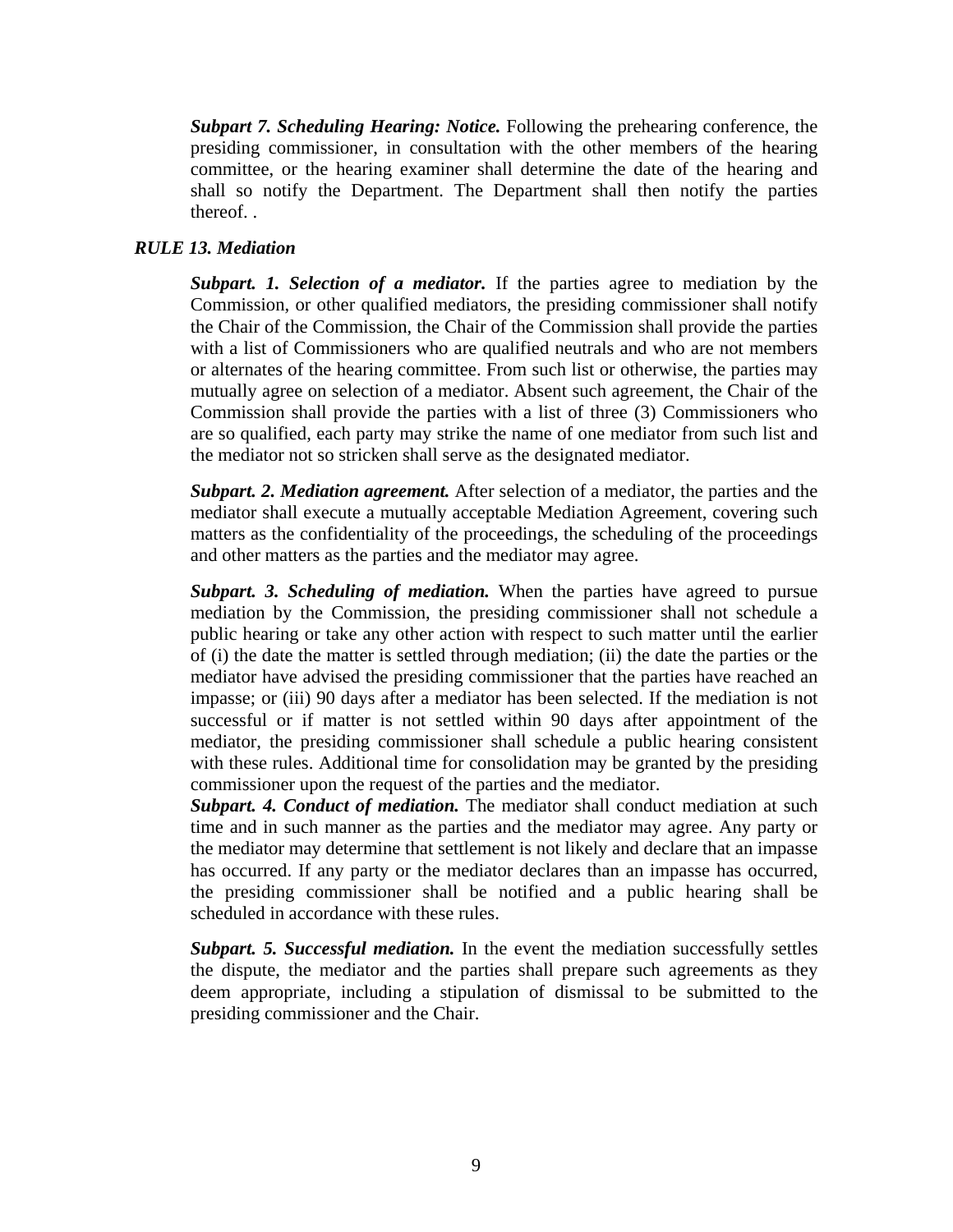#### *RULE 14. Motions*

Any application to the presiding commissioner for an order shall be made by motion which, unless made during a hearing, shall be made in writing, shall state with particularity the grounds there for, and shall set forth the relief or order sought. Motions shall be served on all parties and the presiding commissioner. The written motion shall advise the other parties that should they wish to contest the motion they must file a written response with the presiding commissioner and serve copies on all parties within ten (10) working days after it is received. If any party desires a hearing on the motion, they shall make a request for a hearing at the time of the submission of their motion or response. A response shall set forth the nonmoving party's objections. A hearing on a motion will be ordered by the presiding commissioner only if it is determined that a hearing is necessary to the development of a full and complete record .on which a proper decision can be made. All orders on such motions, other than those made during the course of the hearing, shall be in writing and shall be served upon all parties of record. In ruling on motions where these rules are silent, the presiding commissioner shall apply the Rules of Civil Procedure for the District Court for Minnesota to the extent it is determines appropriate in order to promote a fair and expeditious proceeding.

#### *RULE 15. Discovery*

*Subpart 1. Witnesses; Statement by Parties or Witnesses.* Each party shall, within ten (10) days of a demand by another party, disclose the following: A. The names and addresses of all witnesses that a party intends to call at the hearing. All witnesses unknown at the time of said disclosure shall be disclosed as soon as they become known; B. Any relevant written or recorded statements made by the party or by witnesses on behalf of a party. The demanding party shall be permitted and reproduce any such statements. Any party unreasonably failing upon demand to make the disclosure required by this subpart may, in the discretion of the presiding commissioner, be foreclosed from presenting any evidence at the hearing through witnesses not disclosed or through witnesses whose statements are not disclosed.

*Subpart 2. Discovery of other information.* Any means of discovery available pursuant to the Rules of Civil Procedures for the District Court of Minnesota is allowed. If the party from whom discovery is sought objects to the discovery, the party seeking discovery may bring a motion before the presiding commissioner to obtain an order compelling discovery. In the motion proceeding, the party seeking discovery shall have the burden of showing that the discovery is needed for the proper presentation of the party's case, is not for the purpose of delay, and that the issues or amounts in controversy are significant enough to warrant the discovery. In ruling on a discovery motion, the presiding commissioner shall recognize all privileges recognized by law.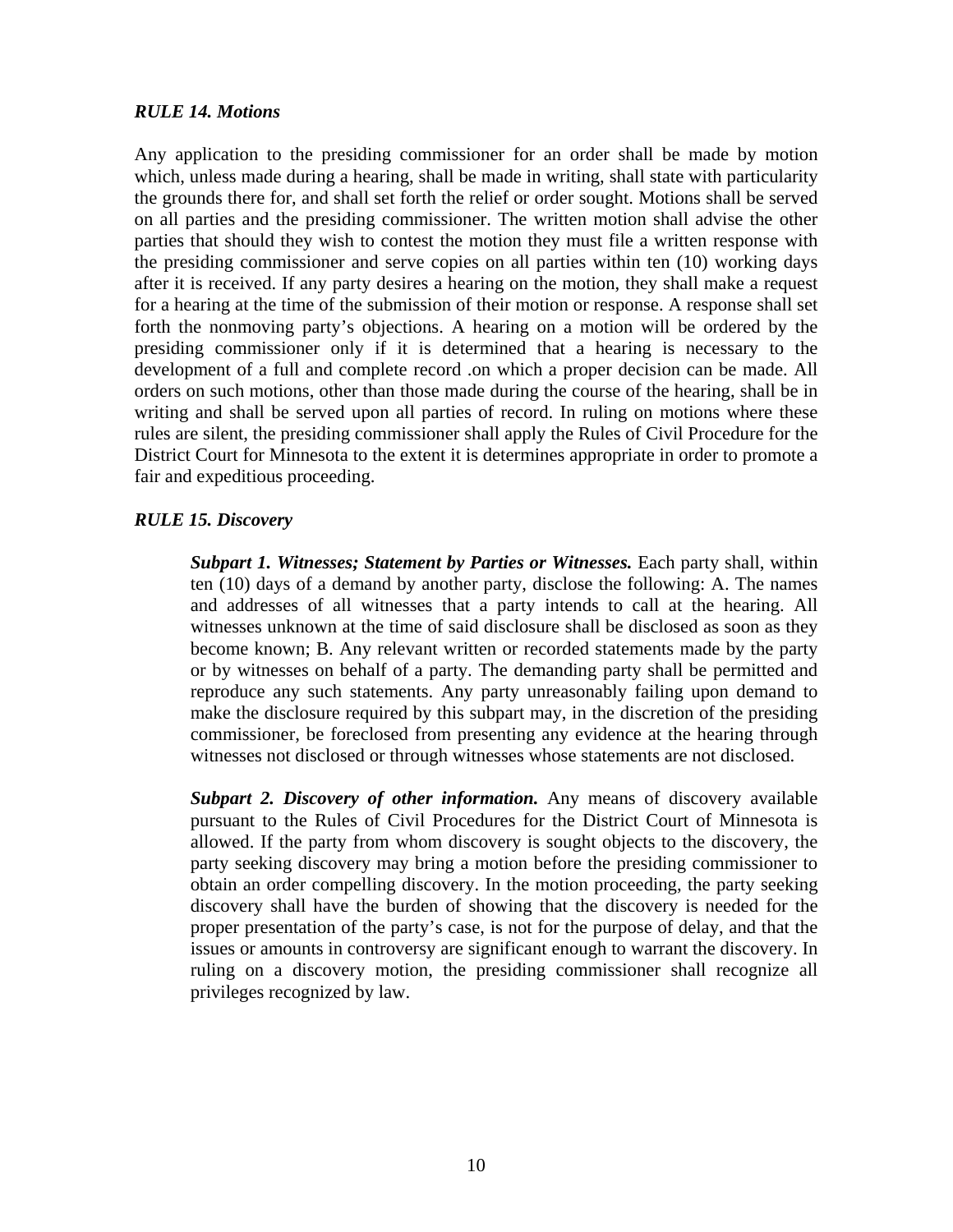*Subpart 3. Noncompliance.* Upon the failure of a party to reasonably comply with an order of the presiding commissioner made pursuant to subpart 2, the presiding commissioner may make a further order as follows: A. An order that the subject matter of the order for discovery or any other relevant facts shall be taken as established for the purposes of the case in accordance with the claim of the party requesting the order; B. An order refusing to allow the party failing to comply to support or oppose designated claims or defenses, or prohibiting that party from introducing designated matters in evidence.

*Subpart 4. Protective Order.* When a party is asked to reveal material considered to be proprietary information or trade secrets, that party shall bring the matter to the attention of the presiding commissioner, who shall make such protective orders as are reasonable and necessary or as otherwise provided by law.

*Subpart 5. Filing.* Copies of a party's requests for discovery as well as the responses to those requests and copies of discovery depositions shall not be filed with the Commission unless otherwise ordered by the presiding commissioner or unless they are filed in support of any motion or unless they are introduced as evidence in the hearing.

#### *RULE 16. Requests for Admission of Facts or Opinions*

A party may serve upon any other party a written request for the admission of relevant facts or opinions, or of the application of law to relevant facts or opinions, including the genuineness of any document. The request must be served at least fifteen (15) days prior to the hearing, and it shall be answered in writing by the party to whom the request is directed within ten (10) days of receipt of the request. The written answer shall either admit or deny the truth of the matters contained in the request or shall make a specific objection thereto. Failure to make a written answer within ten (10) days will result in the subject matter of the request being admitted unless it can be shown that there was a justifiable excuse for failing to respond.

#### *RULE 17. Depositions to Preserve Testimony*

Upon the request of any party, the presiding commissioner may order that the testimony of any witness be taken by deposition to preserve that witness's testimony in the manner prescribed by law for depositions in civil actions. The request shall indicate the relevancy of the testimony and shall make a showing that the witness will be unable or cannot be compelled to attend the hearing or show other good cause.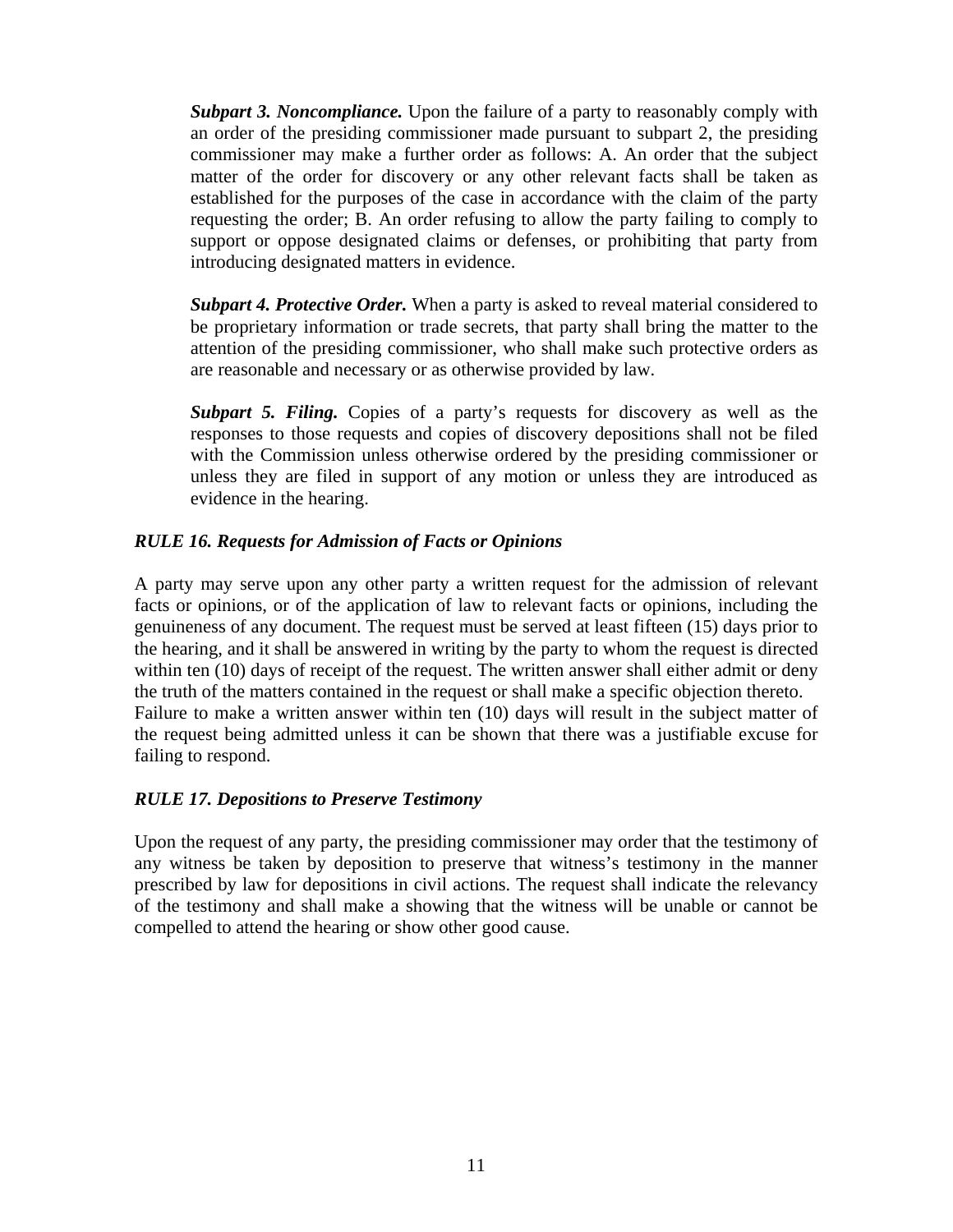#### *RULE 18. Subpoenas.*

*Subpart 1. Request.* Pursuant to Chapter 141.50 (l), any party may request in writing that the Chair, the presiding commissioner or the hearing committee apply to the District Court for a subpoena to require a witness to appear at any hearing (or at any deposition held pursuant to the authority of Chapter  $141.80$  (c)(5) to give testimony or to require the production at the hearing or deposition of any books, papers or documents relative to the complaint which is the subject of the proceeding. The request for subpoena(s) must be filed within fourteen (14) days of the hearing or deposition, and state the name(s) and last known home or business address of the person(s) to be subpoenaed, and shall describe with sufficient particularity the books, papers or documents desired. The person to whom the request is made may require the proponent of the request to state reasons why such witnesses or other materials are needed.

*Subpart 2. Procurement; Service; Challenge.* The Chair, the presiding commissioner, or the hearing committee shall, if it grants the request for the subpoenas, direct the Department to arrange for the procurement of the requested subpoenas pursuant to Chapter 141.80  $(c)(5)$ . The party requesting the subpoenas shall make the request within fourteen (14) days of the hearing or deposition, and shall tender to the Department a check payable to the District Court Administrator for the cost of the subpoenas. The party requesting the subpoena(s) is responsible for serving it in a proper and timely manner. Any person who wishes to challenge a subpoena must do so by proper motion before the issuing court, after giving notice to the requesting party and the City Attorney.

#### *RULE* **19.** *Sanctions*

If either party believes that the other is intentionally and frivolously delaying the proceedings in bad faith, they may bring a motion before the presiding commissioner by following the procedures in RULE 14. If the presiding commissioner determines that a party has deliberately delayed the proceedings for immaterial, meritless, trivial or unjustifiable reasons, after also giving consideration to the number of issues and amount of damages in controversy, any pattern of similar acts by the party, and the effects of delay, the presiding commissioner shall issue an order containing any of the following:

- A. That the party shall cease and desist from the acts;
- B. Compelling cooperation during further pendency of the case;
- C. Dismissing any or all charges or defenses to charges, which ever may be appropriate;
- D. Foreclosing the testimony of specified witnesses or the presentation of evidence on specified issues;
- E. That the delay will be taken into consideration in awarding damages or attorney fees; or
- F. Any sanctions available in civil cases in the District Court of Minnesota.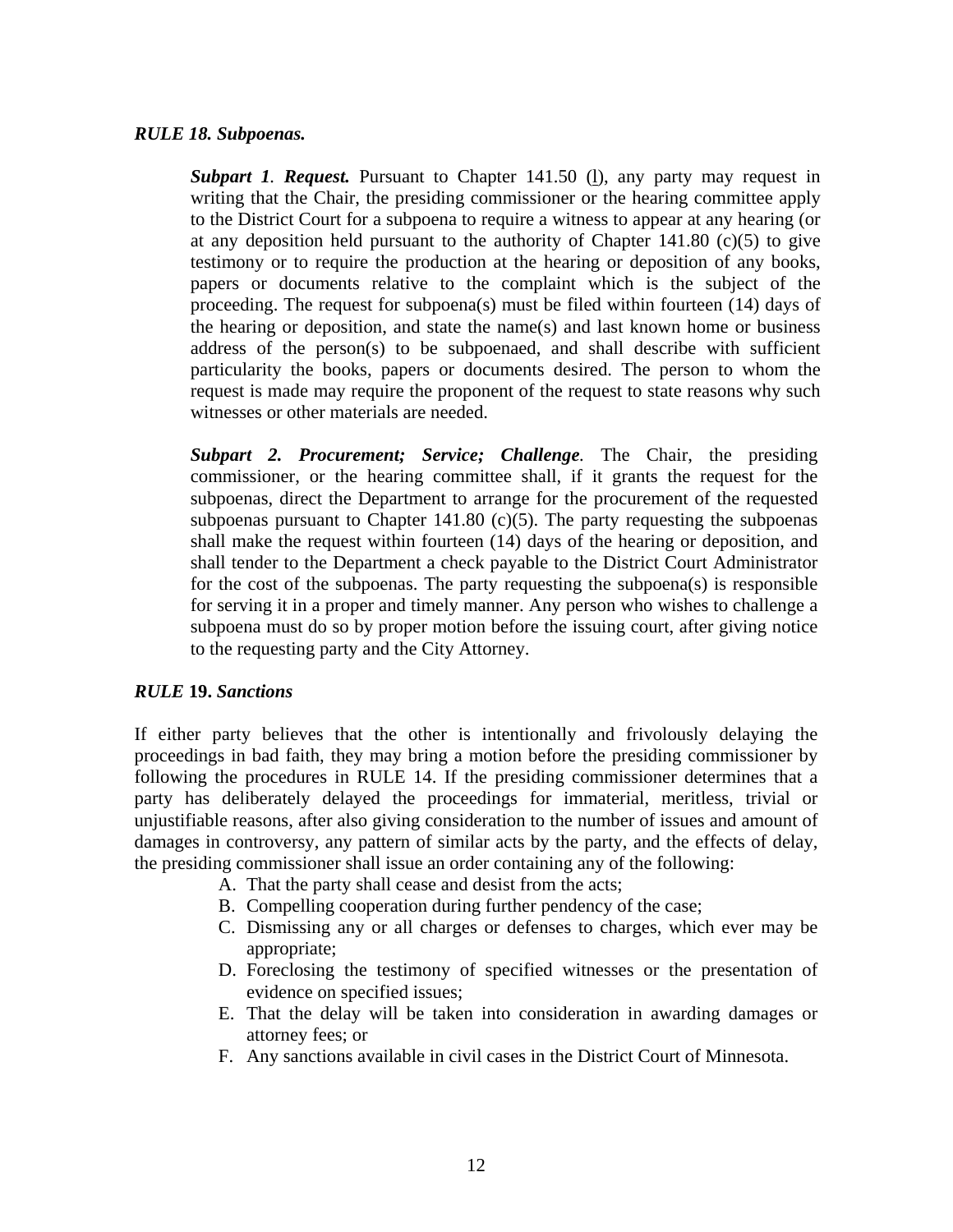#### *RULE 20. Rights and Responsibilities of Parties*

*Subpart 1. Generally.* All parties shall have the right to present evidence, rebuttal testimony, and argument with respect to the issues, and to cross-examine witnesses.

*Subpart 2. Necessary Preparation.* A party shall have all evidence to be presented, both oral and written, available on the date for hearing. Requests for subpoenas, depositions, or continuances shall be made within a reasonable time after their need becomes evident to the requesting party. In cases where the hearing time is expected to exceed one day, the parties shall be prepared to present their evidence at the date and time ordered by the presiding commissioner or as agreed upon at a prehearing conference.

*Subpart 3. Responding to Orders.* If the presiding commissioner orders that parties do an act or not do an act, the parties shall comply with the order. If a party objects to an order, the objection shall be stated in advance of the order as part of the record. If the party has no advance knowledge that the order was to be issued, any objection shall be made as part of the record as soon as the party becomes aware of the order.

*Subpart 4. Copies.* The presiding commissioner and hearing committee shall send copies of all orders or decisions to all parties simultaneously. Any party sending a letter, exhibit, brief, memorandum, or other document to the presiding commissioner or the hearing committee shall simultaneously send a copy to all other parties; provided, however, that this requirement shall not apply to requests for subpoenas.

*Subpart 5. Representation by Attorney.* A party need not be represented by an attorney. If a party has notified other parties of that party's representation by an attorney, all communications shall be directed to that attorney.

#### *RULE 21***.** *Witnesses*

Any party may be a witness and may present witnesses on the party's behalf at the hearing. All oral testimony at the hearing shall be under oath or affirmation. At the request of a party or upon the presiding commissioner's own motion, the presiding commissioner shall exclude witnesses from the hearing room so that they cannot hear the testimony of other witnesses.

#### *RULE 22. Rules of Evidence*

*Subpart 1. Admissible Evidence.* The presiding commissioner may admit all evidence which possesses probative value, including hearsay, if it is the type of evidence on which reasonable, prudent persons are accustomed to rely in the conduct of their serious affairs. The presiding commissioner shall give effect to the rules of privilege, recognized by law. Evidence which is incompetent, irrelevant, immaterial, or unduly repetitious shall be excluded.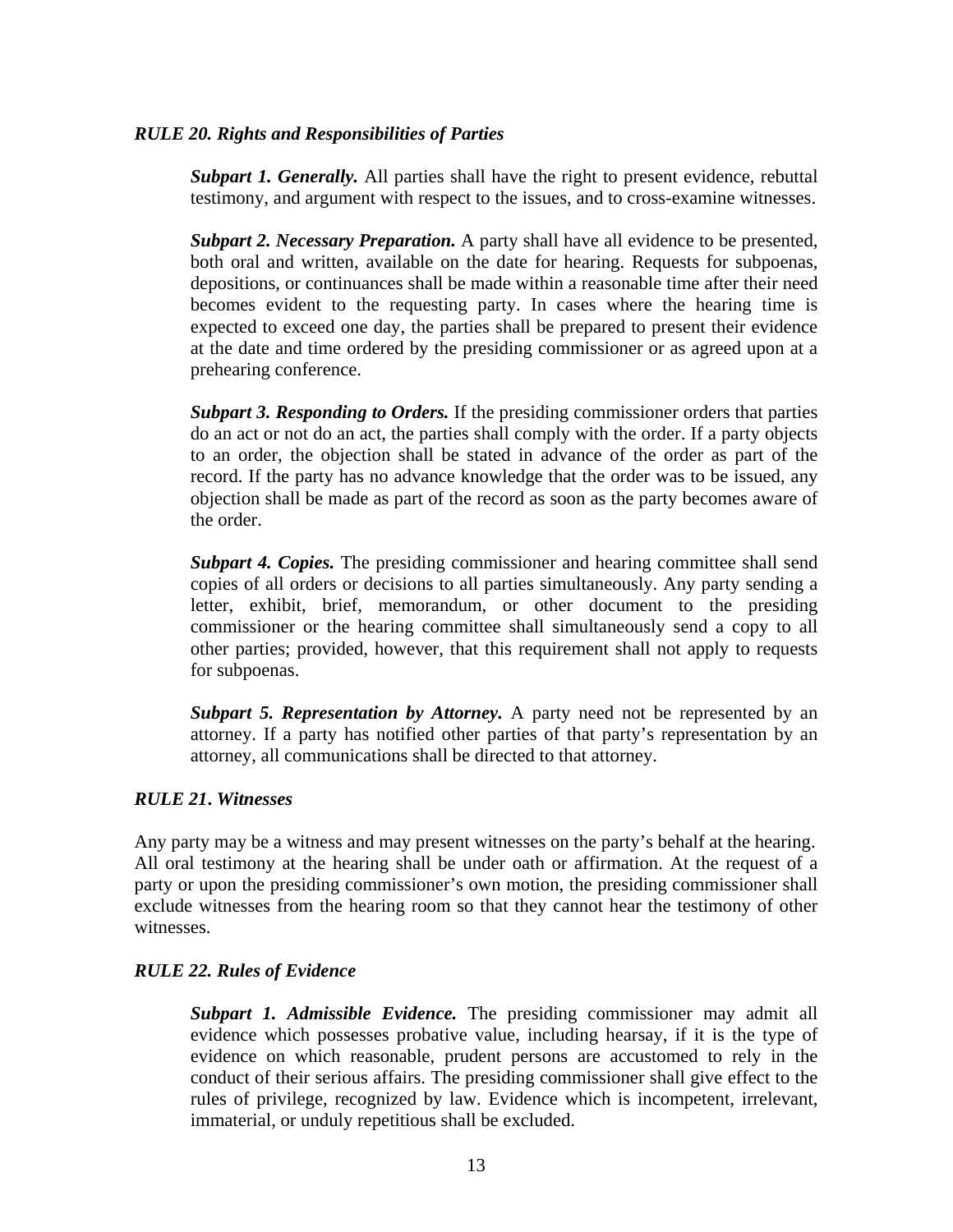*Subpart 2. Evidence Part of Record.* All evidence to be considered in the case, including all records and documents in the possession of the Department not otherwise excluded under these Rules, or a true and accurate photocopy thereof, must be offered by a party and made a part of the record of the case. No other factual documentary or testimonial information or evidence not so offered shall be considered in the determination of the case.

*Subpart 3. Documents.* Documentary evidence in the form of copies or excerpts my be received or incorporated by reference in the discretion of the presiding commissioner or upon agreement of the parties. Copies of a document shall be received to the same extent as the original document unless a genuine question is raised as to the accuracy or authenticity of the copy or, under the circumstances, it would be unfair to admit the copy in lieu of the original.

*Subpart 4. Official Notice of Facts.* The hearing committee may take notice of judicially cognizable facts but shall do so on the record and with the opportunity for any party to contest the facts so noticed.

*Subpart 5. Burden of Proof.* The complainant must prove the fact at issue by a preponderance of the evidence. If the respondent asserts an affirmative defense, the respondent shall have the burden of proving the existence of the defense by a preponderance of the evidence.

*Subpart 6. Examination of Adverse Party.* A party may call an adverse party or managing agent, or employees or an officer, director, managing agent, or employee of the state or any political subdivision thereof or of a public or private corporation or of a partnership or association or body politic which is an adverse party, and interrogate that party by leading questions and contradict and impeach that party on material matters in all respects as if that party had been called by the adverse party. The adverse party may be examined by that party's counsel upon the subject matter of that party's examination in chief under the rules applicable to direct examination, and may be cross-examined, contradicted, and impeached by any other party adversely affected by the testimony.

#### *RULE 23. Hearing Record*

*Subpart 1. Content* The hearing record shall contain the complaint, the answer; the Director's or review committee's determination; prehearing statement; motions; orders; evidence offered or considered; offers of proof; objections and rulings thereon; all memoranda and briefs; a transcript of the proceedings, if one was prepared; and the Findings of Fact, Conclusion of Law, Orders and Memoranda after a decision in the case.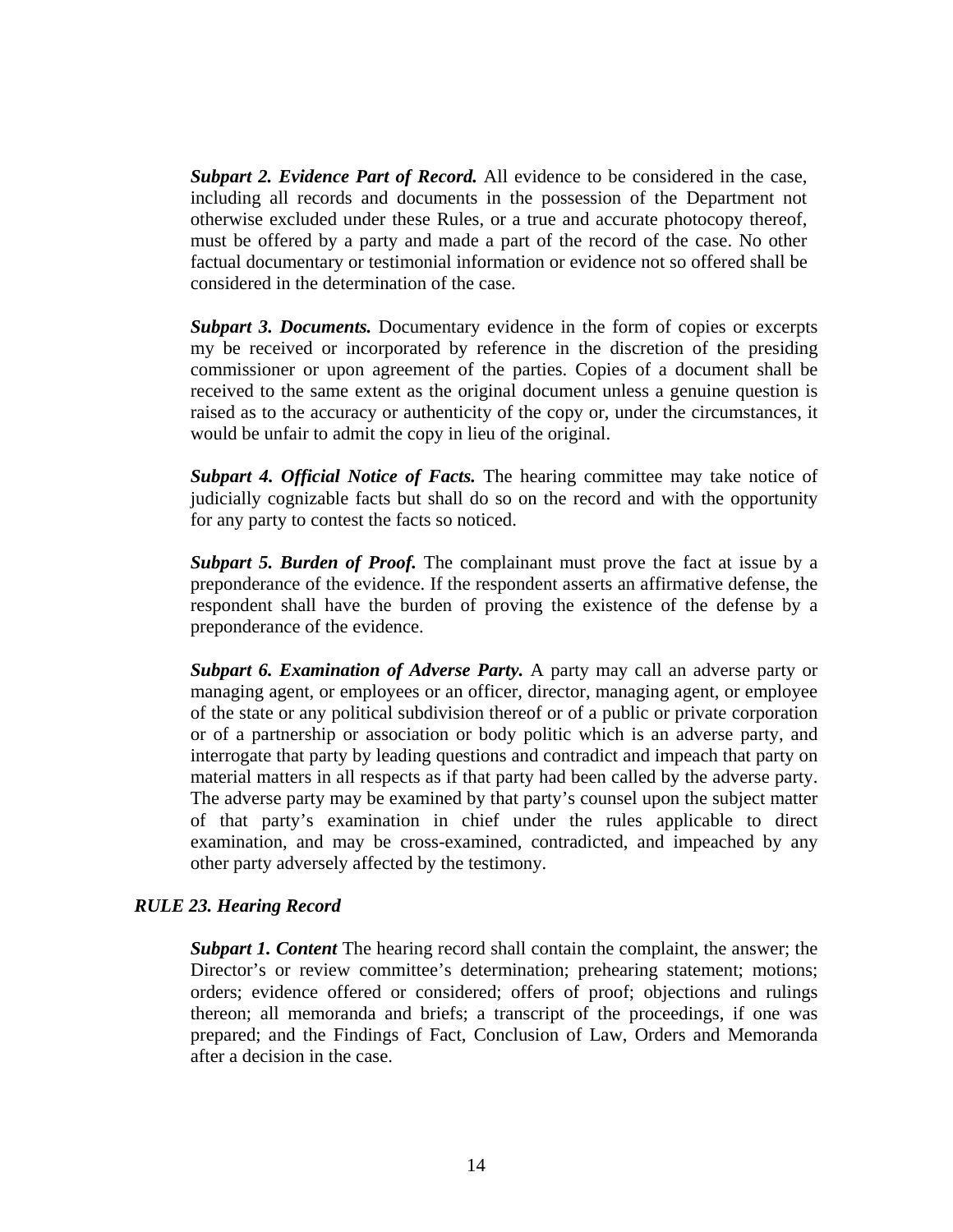*Subpart 2. Verbatim Record.* A verbatim record of the hearing shall be taken. The presumptive method of recording the proceeding shall be by using a court reporter, whose presence shall be secured and paid for by the Department, unless all parties agree at the prehearing conference to use a tape recorder. However, the hearing committee may order that a tape recorder be used in lieu of a court reporter at a given hearing if exigent circumstances

*Subpart 3. Transcript; Prior to Appeal.* The verbatim record shall be transcribed if requested by a party. If a transcription is made, a copy of the transcript shall be provided by the requesting party to the hearing committee. The cost of the transcript shall be paid by the requesting party and other persons who request copies.

*Subpart 4. Transcript; Appeal.* In the event a decision is appealed pursuant to Chapter 141.60 (b), the petitioner shall order and pay for the necessary transcript according to the pertinent provisions of the *"Minnesota Rules of Appellate Procedure.*" In the event the decision is enforced pursuant to Chapter 141.60 (c), the respondent shall bear the cost of any full or partial transcript which the District Court deems necessary to decide the matter. In either event, a party who is responsible for the cost of a transcript and who claims indigencey may file the necessary affidavits with the hearing committee, who shall decide whether to certify the party's indigent status in the same manner and with the same authority as a trial court. If indigence status is certified by the hearing committee, the Department shall pay for the transcript.

#### *RULE 24. Continuances*

Requests for a continuance of a hearing shall be granted upon a showing of good cause. Unless time does not permit, a request for continuance of the hearing shall be made in writing to the presiding commissioner and shall be served upon all parties of record. In determining whether good cause exists, due regard shall be given to the ability of the party requesting a continuance to effectively proceed without a continuance. A request for continuance filed within five business days of the hearing shall be denied unless the reason for the request could not have been earlier ascertained.

"Good cause" shall include: Death or incapacitating illness of a party, representative, or attorney of a party; a court order requiring a continuance; lack of proper notice of the hearing; a substitution of the representative or attorney of a party if the substitution is shown to be required; a change in the parties or pleadings requiring postponement; and agreement for a continuance by all parties provided that it is shown that more time is clearly necessary to complete authorized discovery or other mandatory preparation for the case and the parties and the presiding commissioner have agreed to a new hearing date, or the parties have agreed to a settlement of the case.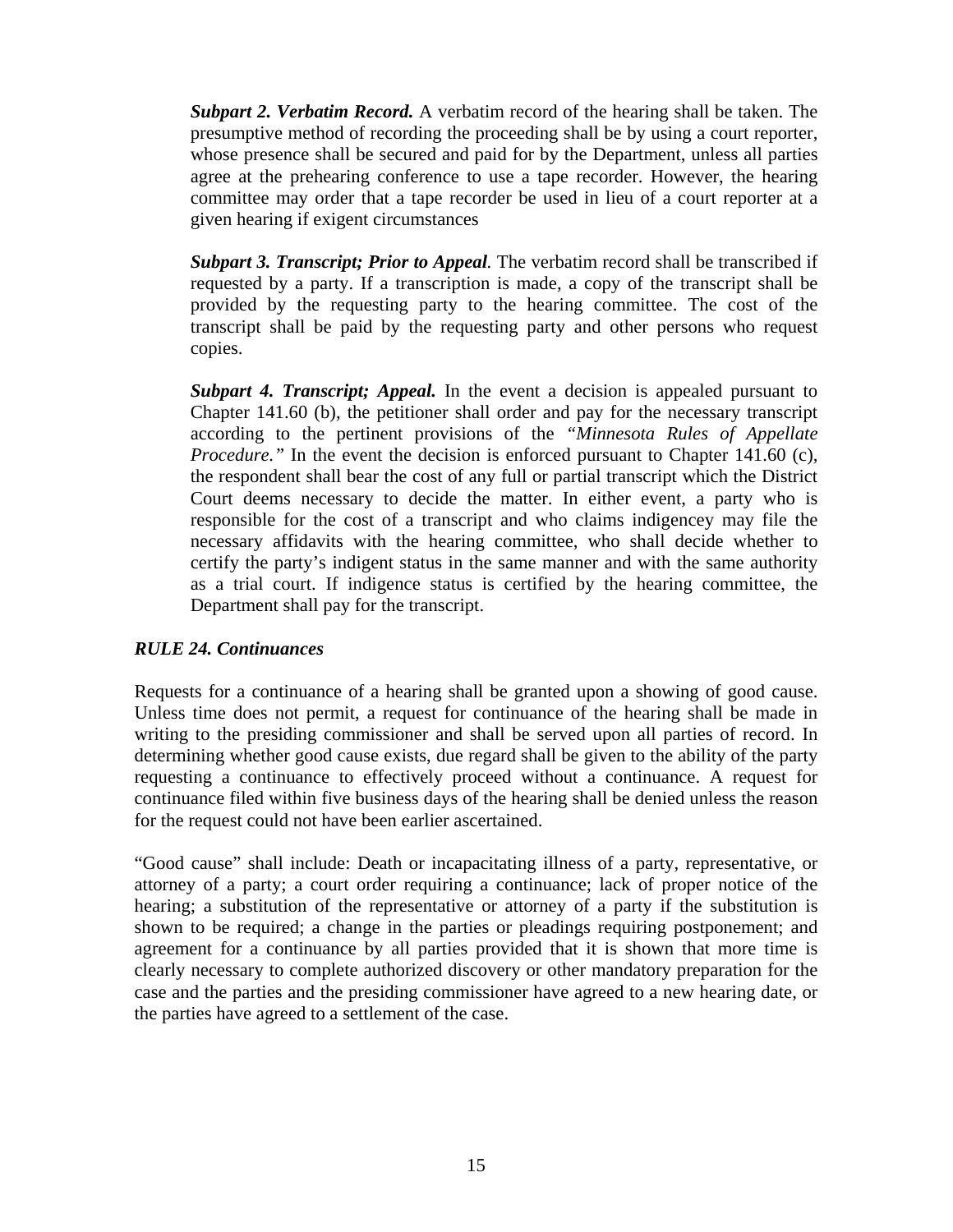"Good cause" shall not include: Intentional delay; unavailability of counselor other representative due to engagement in another judicial or administrative proceeding unless all other members of the attorney's or representative's firm familiar with the case are similarly engaged, or if the notice of the other proceeding was received subsequent to the notice of the hearing for which the hearing is sought; unavailability of a witness of the witness' testimony can be taken by deposition; and failure of the attorney or representative to prepare for the hearing in a timely manner. During a hearing, if it appears in the interests of justice that further testimony should be received and sufficient time does not remain to conclude the testimony, the hearing committee shall either order the additional testimony be taken by deposition or continue the hearing to a future date and oral notice on the record shall be sufficient.

#### *RULE 25. Hearing Committee Conduct*

*Subpart 1. Ex Parte Communication.* The members of the hearing committee or a hearing examiner shall not communicate, directly or indirectly, in connection with any issue of fact or law with any person, other than another member of the hearing committee, concerning any pending case except upon notice and opportunity for all parties to participate. When these rules authorize communications contrary to this rule, the communications shall be limited to only those matters permitted by these rules. Members of the hearing committee or the hearing examiner may respond to questions relating solely to procedures for the hearing without violating this rule. Members of the hearing committee or the hearing examiner may also communicate with the City Attorney's office, as authorized by Chapter 141.70, without violating this part.

*Subpart 2. Investigation; Questioning.* The hearing committee shall take no part in any independent investigation into the facts or issues involved in the case. However, the hearing committee may ask questions of witnesses called by the parties. Additionally, prior to the conclusion of the hearing and after the parties have rested, the hearing committee may call any witness, by subpoena or otherwise, to testify to any material issue and may receive any exhibit.

*Subpart 3. Role of Alternate.* The commissioner appointed as an alternate member of the hearing committee shall be available and on-call by telephone during the first half-hour of the first scheduled hearing session to serve in the event that either of the non-attorney members of the hearing committee are unable to be present. If an alternate hears any evidence in the case, the alternate shall replace the original member of the hearing committee in all subsequent proceedings in the case.

*Subpart 4. Role of Presiding Commissioner.* The presiding commissioner shall decide all questions of law raised during the proceedings. Whenever the presiding commissioner deems it appropriate, he or she may consult with the other members of the hearing committee before ruling on a question of law. However, to avoid the appearance of impropriety, the Presiding Commissioner is the only member of the hearing panel who may attend any pre-hearing conference or proceeding prior to the public hearing, where issues of fact are likely to be discussed or raised by the parties.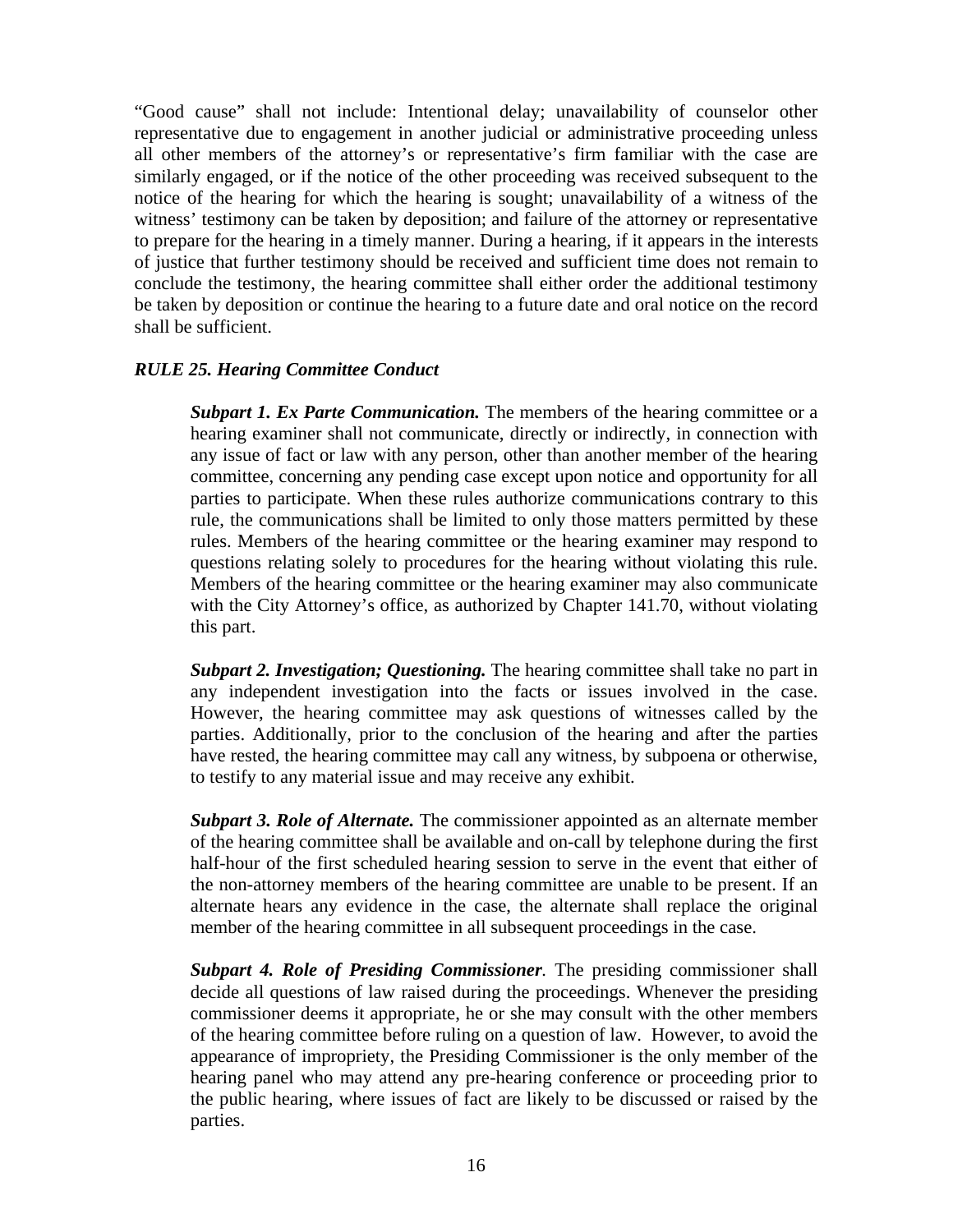#### *RULE* **26.** *Conduct of Hearing*

*Subpart 1. Procedures.* The hearing shall be conducted in substantially the following manner:

- A. The presiding commissioner shall open the hearing by reading the title of the case, briefly stating the issues, including, where applicable, the amount of any monetary claim made by any party.
- B. After opening the hearing, the presiding commissioner shall, unless all parties are represented by counselor are otherwise familiar with the procedures, state the procedural rules for the hearing including the following:
	- (1) All parties may present evidence and argument with respect to the issues and cross-examine witnesses. At the request of the party or the attorney for the party whose witness is being cross-examined, the presiding commissioner may make such rulings as are necessary to prevent repetitive or irrelevant questioning and to expedite the cross-examination, to the extent consistent with disclosure of all relevant testimony and information.
	- (2) All parties have a right to be represented by an attorney at the hearing.
	- (3) The rules of evidence in RULE 22.
- C. Any stipulations, settlement agreements, or consent orders entered into by any of the parties prior to the hearing shall be entered into the record
- D. The complainant may make an opening statement. All other parties may make statements in a sequence determined by the presiding commissioner.
- E. After any opening statements, the complainant shall begin with the presentation of evidence unless the parties have agreed otherwise or the presiding commissioner determines that requiring another party to proceed first would be more expeditious and would not jeopardize the rights of any other party. It shall be followed by the other parties in a sequence determined by the presiding commissioner.
- F. Cross-examination of witnesses shall be conducted in a sequence and in a manner determined by the presiding commissioner to expedite the hearing while ensuring a fair hearing. At the request of a party whose witness is being cross-examined, the presiding commissioner shall make rulings as are necessary to prevent argumentative, repetitive, or irrelevant questioning and to expedite the cross-examination to the extent consistent with the disclosure of all relevant testimony and information.
- G. Any party may be a witness or may present other persons as witnesses at the hearing. All evidentiary testimony presented to prove or disprove a fact at issue shall be under oath or affirmation.
- H. When all parties and witnesses have been heard, opportunity shall be offered to present oral final argument, in a sequence determined by the presiding commissioner. Final argument may, in the discretion of the presiding commissioner, be in the form of written memoranda or oral argument, or both. Final argument need not be recorded, in the discretion of the presiding commissioner. Written memoranda may, in the discretion of the presiding commissioner, be submitted simultaneously or sequentially and within time periods as the presiding commissioner may prescribe.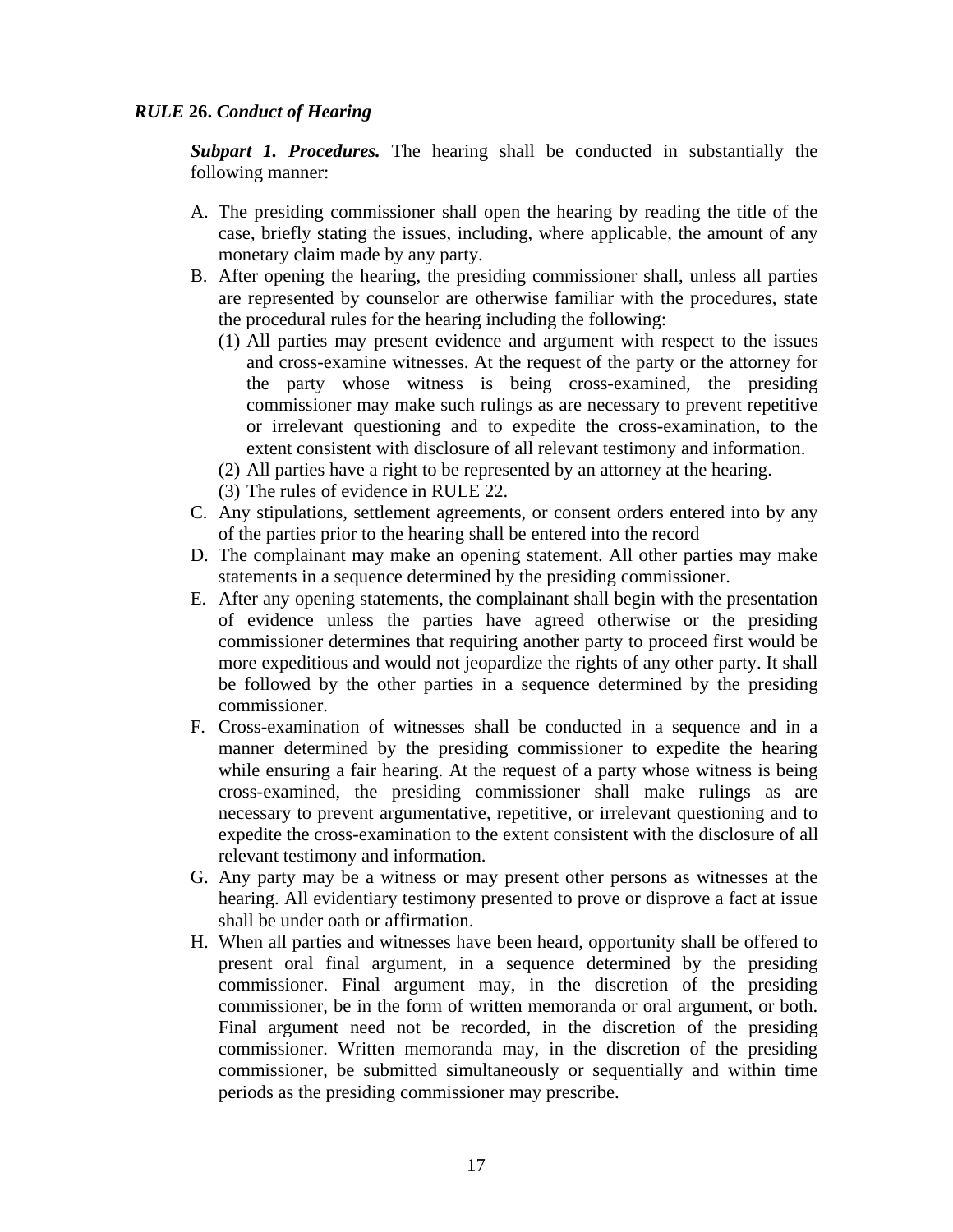- I. After final argument, the hearing shall be closed unless a continuance has been ordered. If continued, it shall be either: Continued to a certain time and day, announced at the time of the hearing and made a part of the record; or continued to a date to be determined later, which must be upon no less than five (5) days' written notice to the parties.
- J. The record of the proceeding shall be closed upon receipt of the final written memorandum, transcript, if any, or late filed exhibits which the parties and the presiding commissioner have agreed should be received into the record, whichever occurs latest.

*Subpart 2. Minnesota Clean Indoor Act.* The Minnesota Clean Indoor Air Act shall be in effect and strictly enforced at all hearings.

*Subpart 3. Accessibility.* All hearings will be held in facilities which are architecturally accessible and barrier-free to people with impaired mobility.

#### *RULE* **27.** *Disruption of Hearing*

*Subpart 1. Cameras.* Television, newsreel, motion picture, still or other cameras may be operated in the hearing room while the hearing is in progress only with permission of the hearing committee. Audio recording devices may be operated in the hearing room during the course of the hearing only with the permission of the hearing committee.

*Subpart 2. Other Conduct.* Pursuant to and in accordance with Minnesota Statutes, Section 624.72, no person shall interfere with the free, proper and lawful access to or egress from the hearing room. No person shall interfere with the conduct of, disrupt, or threaten interference with or disruption of the hearing. In the event of interference, disruption, or threat, the presiding commissioner shall read this subpart to those persons causing such interference or disruption and thereafter proceed as deemed appropriate, which may include ordering the disruptive person to leave or be removed from the hearing.

#### *RULE* **28.** *Hearing Committee Decision*

*Subpart 1. Based on Record.* No factual information or evidence which is not a part of the record shall be considered by the hearing committee in the determination of a case.

*Subpart 2. Administrative Notice.* The hearing committee may take administrative notice of general, technical, or scientific facts within their specialized knowledge in conformance with Minnesota Statutes, Section 14.60.

*Subpart 3. Completion.* After conclusion of the hearing, the hearing committee shall make written findings of fact, conclusion of law and an order, which may be supplemented by a written memorandum. Such order shall constitute the final decision of the Commission and shall be appealable in accordance with Chapter 141.60 (b).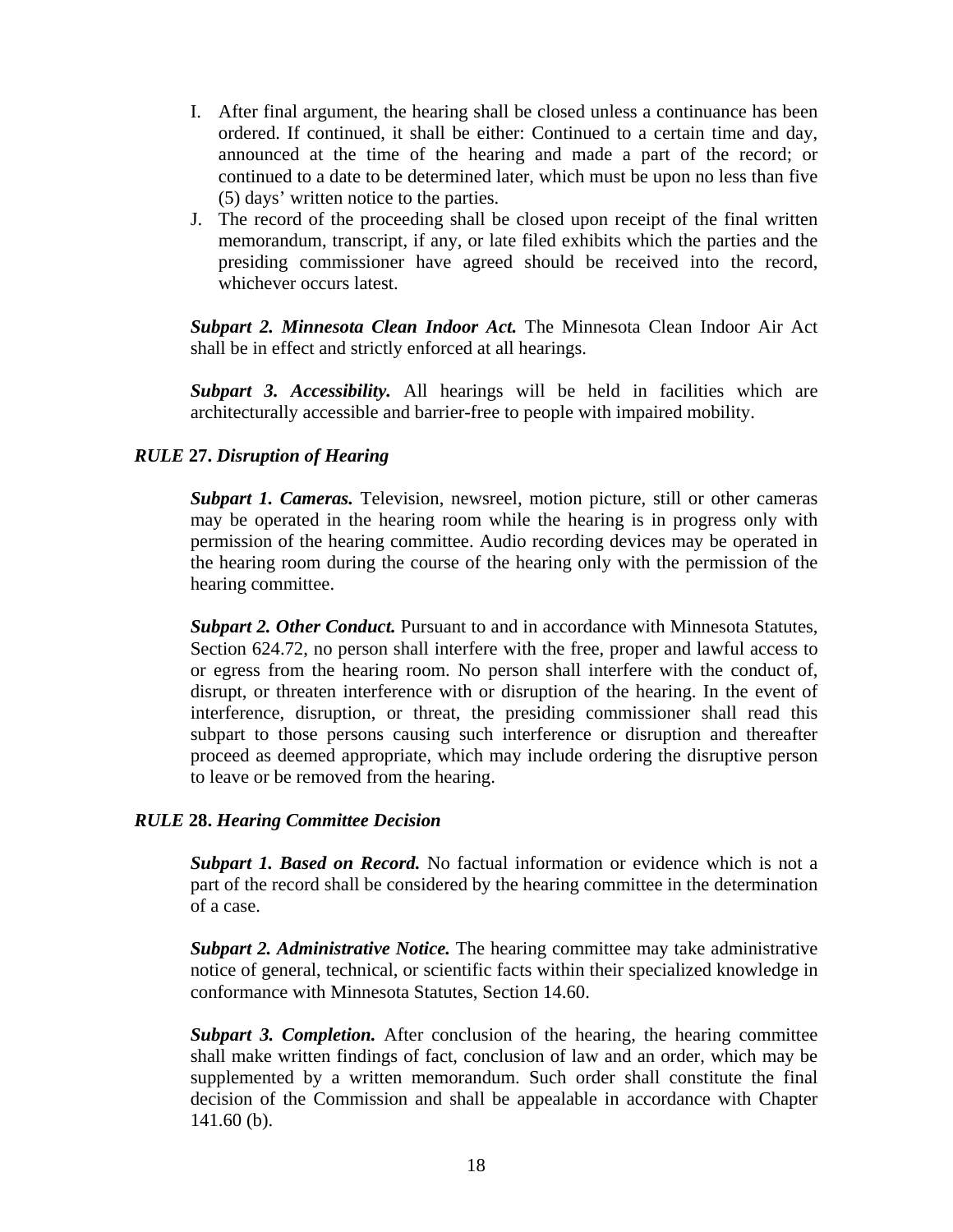*Subpart 4. Service.* Service of the findings of fact, conclusion of law and order shall be made in accordance with Chapter 141.50 (m).

*Subpart 5. Failure to Make Decision.* If a hearing committee fails to render a decision and order within ninety (90) days after the close of the record, any party may petition the Court of Appeals for an order requiring the hearing committee to render a decision and order on the case within such time as the court determines to be appropriate. The order shall be issued unless the hearing committee shows that further delay is reasonable.

*RULE* **29.** *Reserved*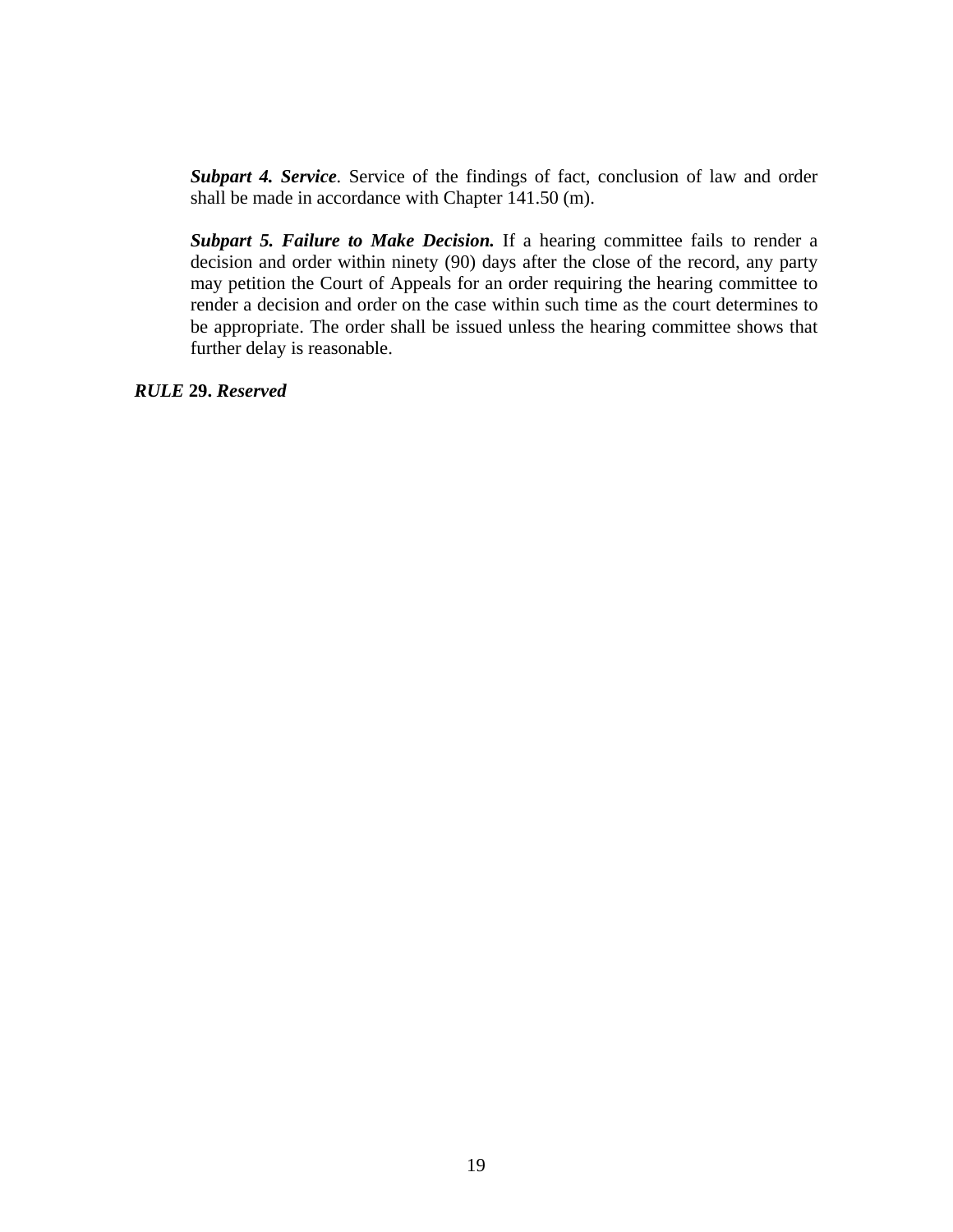#### **RULES APPLICABLE TO NO PROBABLE CAUSE HEARINGS**

#### *RULE 30. Request for Oral Hearing*

*Subpart 1. Time for Filing Request.* If the complainant wishes to have an oral hearing on an appeal from the Directors determination of No Probable Cause, a request for such hearing must be included in the complainant's notice of appeal filed pursuant to Chapter 141.50 (e).

*Subpart 2. Contents of Request.* The request for oral hearing must be accompanied by a statement demonstrating the existence of material evidence newly discovered which was not considered by the Department during its investigation and which with reasonable diligence could not have been found and presented to the Department during its investigation.

*Subpart 3. Service.* The complainant shall serve a copy of the appeal, request for hearing and accompanying statement upon all parties, and shall file an affidavit of service confirming compliance with this subpart.

#### *RULE 31. Review Committee*

*Subpart 1. Appointment.* Within thirty (30) days following the transmittal of an appeal by the complainant of the Director's determination of No Probable Cause, pursuant to Chapter 141.50 (e), the Chair shall assign a case to the next panel of the rotating roster and shall notify the Department of the appointment. If a review committee is to conduct an oral hearing, the Chair shall also appoint a fourth Commissioner to serve as an alternate committee member.

*Subpart 2. Notification.* Upon notification of the appointment, the Department shall promptly notify the members of the review committee and the alternate or the hearing examiner of the appointment. The Department shall also at this time notify the parties of the names of the review committee members or the hearing examiner.

*Subpart 3. Substitutions.* The Chair may, if necessary, make substitutions as to the membership of the review committee or the appointment of a hearing examiner. Upon notification of such changes, the Department shall promptly provide notice to the review committee and to the parties of such changes. Should a panelist be unable to participate in the panel to which she or he has been assigned, the panelist requiring replacement shall notify the Chair one month in advance of the panelist' assigned hearing and the Chair shall be responsible for appointing the alternate.

*Subpart 4. Review Committee Conduct.* The review committee will take no part in any independent investigation into the facts or issues involved in the case. The review committee will not communicate with any person, including a party or Department staff, with respect to any substantive aspect of the case, except upon prior notice and opportunity for all parties to participate. No member of the review committee shall serve as a member of any hearing committee which may later be named to decide the merits of the case.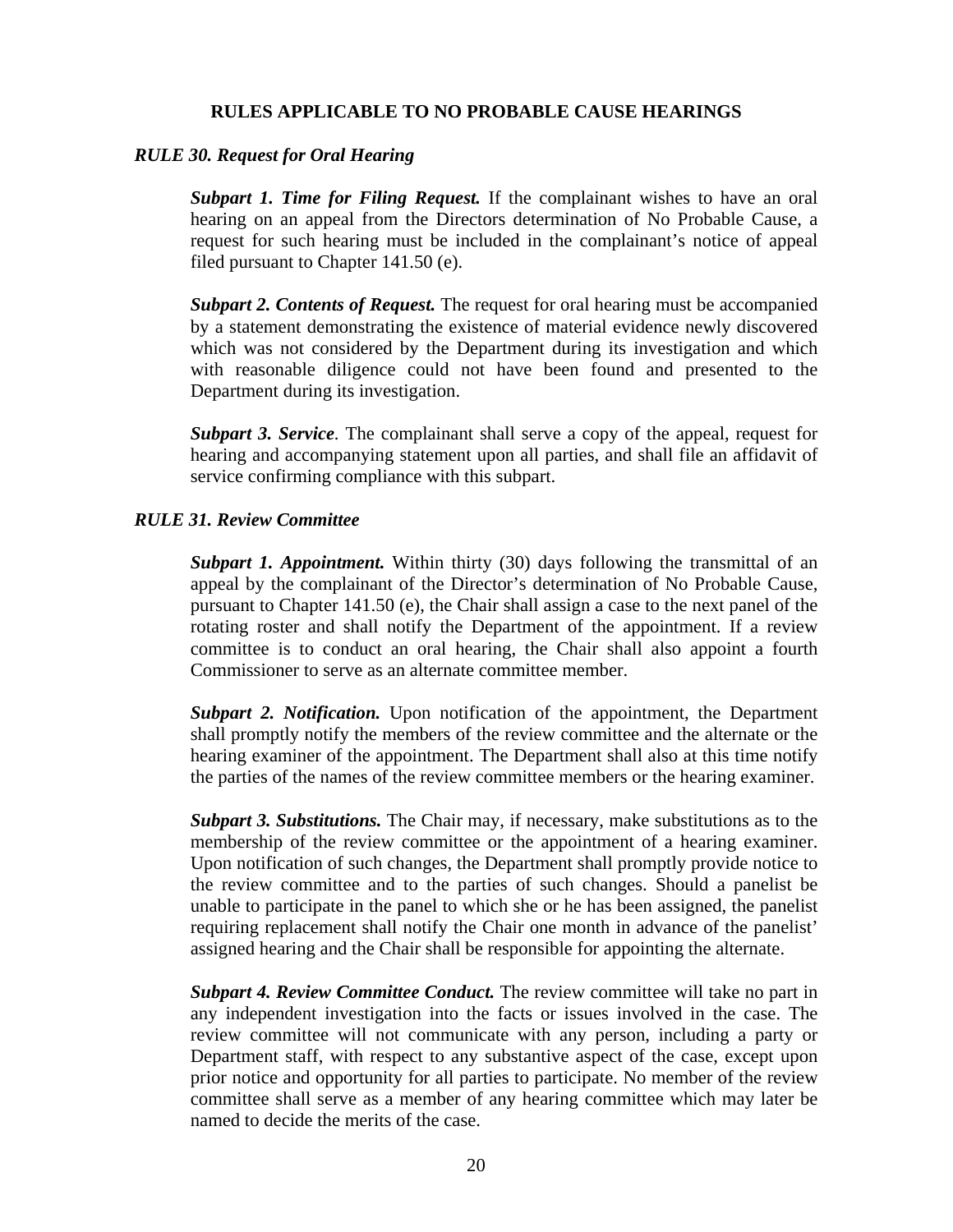#### *RULE* **32.** *Consideration of Hearing Request*

The presiding commissioner shall review the complainant's hearing request and accompanying statement to determine whether or not the request for hearing should be granted. Unless the presiding commissioner affirmatively determines that there is material evidence newly discovered which the complainant could not with reasonable diligence have earlier been made known to the Department, the presiding commissioner shall deny the complainant's request for an oral hearing.

#### *RULE 33. Procedure When Request for Oral Hearing is Denied*

The presentation to the review committee which the complainant is allowed to make pursuant to Chapter 141.50 (e) shall be made in writing. The complainant's written submission shall be made no later than thirty (30) days after receiving notice of the denial of an oral hearing. The respondent may then file a responsive written presentation within twenty (20) days of receiving the complainant's presentation. The review panel's hearing shall be scheduled as soon as practicable following the submission of the respondent's written presentation, or following the expiration of the twenty-day period in which it may be submitted, whichever is earlier. The notice and order for the hearing shall be served on all parties at least ten (10) days prior to the scheduled date.

#### *RULE 34. Procedure When Request for Oral Hearing Is Granted*

*Subpart 1. Scheduling of Hearing.* The date, time and place of the hearing shall be determined by the presiding commissioner. The notice and order for the hearing shall be served on all parties at least twenty (20) days prior to the scheduled date.

*Subpart 2. Notice of Rebuttal Evidence.* The opposing parties must notify the complainant and the review committee of any evidence (including witnesses) which they intend to use to rebut the complainant's new evidence at least ten  $(10)$ days prior to the hearing.

#### *Subpart 3. Conduct of Hearing.*

- A. The complainant may make an opening oral statement. All other parties may then make an oral statement in a sequence determined by the presiding commissioner.
- B. The complainant may present evidence to the review committee; only that evidence which was designated in the complainant's request for hearing shall be heard or considered at the hearing. The opposing parties may then present any rebuttal evidence; only that rebuttal evidence which was disclosed pursuant to Subpart 2 shall be heard or considered at the hearing.
- C. The review committee may call for testimony by the Director or any other Department staff which the review committee deems appropriate to hear, for the purpose of clarifying the investigation process and/or for the finding of no probable cause.
- D. After all evidence has been heard, the parties may make final presentations. The complainant shall give the first presentation, and the respondent(s) shall be heard last. The final presentations may be made in writing, orally, or both, at the discretion of the review committee.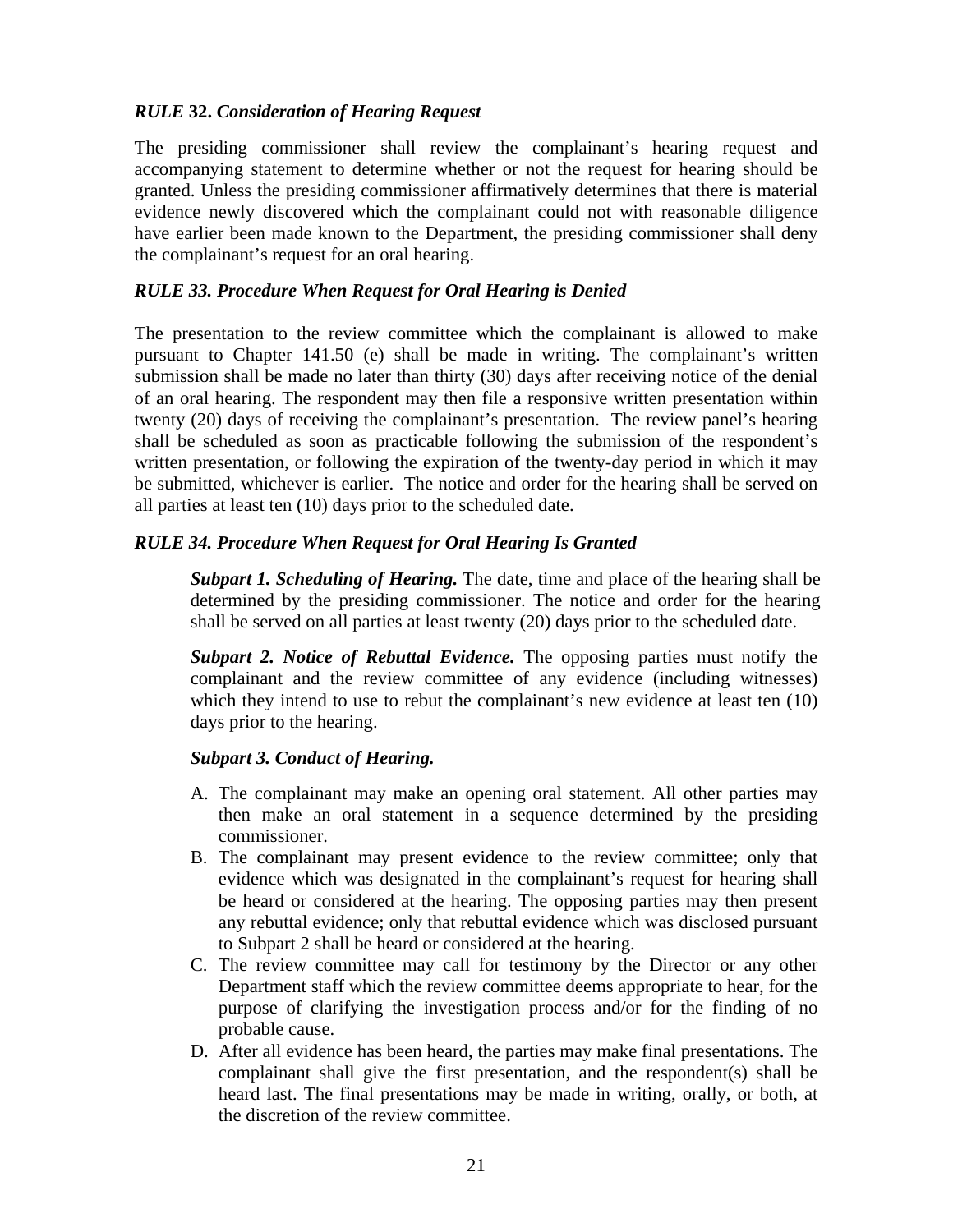*Subpart 4. Continuance.* At the discretion of the hearing committee, the hearing may be continued to a date certain.

*Subpart 5. Rules of Evidence.* The rules of evidence for administrative hearings as set forth in Minnesota Statutes 14.60 and Minneapolis Code of Ordinances Chapter 141.50 (i) shall govern the hearing proceeding. The presiding commissioner shall determine all evidentiary and other legal issues.

*Subpart 6: Verbatim Record.* A verbatim record of the hearing shall be made, and shall be available to a complainant appealing the review committee's decision. The presumptive method of recording the hearing shall be by using a court reporter, whose presence shall be secured and paid for by the Department, unless all parties agree beforehand to use a tape recorder.

*Subpart 7. Counsel.* All parties may be represented by counsel at the hearing.

*Subpart 8. Other Rules.* The provisions of Rule 25, Subpart 4 and Rule 26, Subparts 2 and 3 shall apply to hearings held under this rule.

#### *RULE 35. Record*

The record in proceedings pursuant to Chapter 141.50(e), whether by written presentation or after hearing, shall consist of the following:

- (1) Complaint, answer of respondent (if any), all other records and documents in the Department file, not otherwise excluded under these Rules, and all legal motions and rulings on them;
- (2) Any testimony and other evidence received at a review hearing;
- (3) Matters judicially noticed;
- (4) Questions and offers of proof, objections, and rulings on them which arise at a review hearing;
- (5) The written presentations submitted by the parties, including legal briefs and memoranda (if any);
- (6) Any transcript prepared.

#### *RULE 36. Decision of Review Committee*

A decision of the review committee shall be made within twenty (20) days of the hearing, unless otherwise ordered by the review committee. The review committee may orally notify both parties of the result of its decision, and may request the prevailing party to submit written findings of fact and conclusions of law, if required by Rule 37.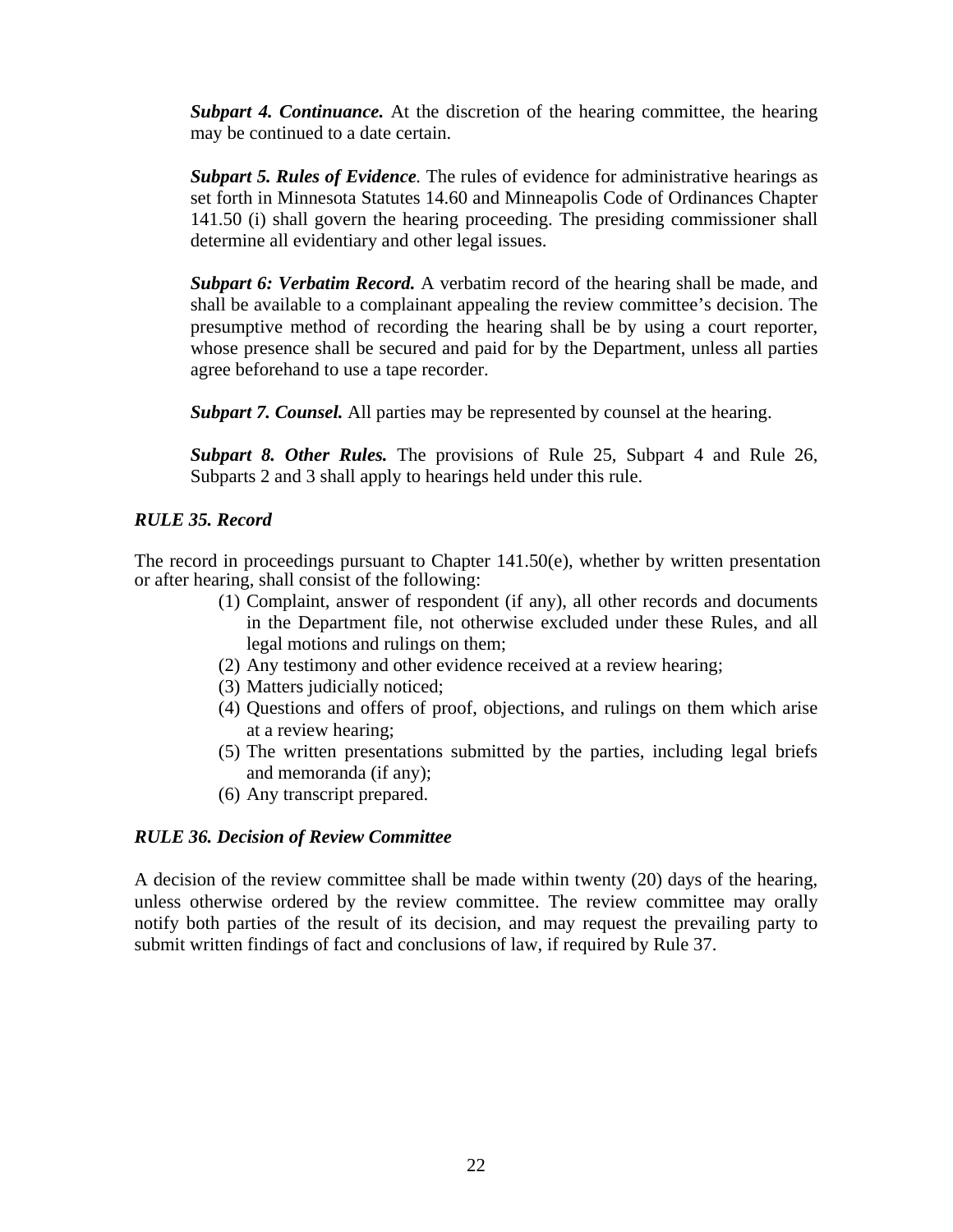#### *RULE* **37.** *Standard of Review*

The review committee shall view the entire record in the light most favorable to the Director's determination of no probable cause. The Director's determination shall be sustained unless the review committee, applying this standard, finds that the Director's determination of no probable cause was clearly erroneous. If the complainant has presented new evidence (regardless of whether the respondent has presented rebuttal evidence) and the review committee either reverses the Director's determination outright or remands the case to the Department for further investigation, the review committee's decision must contain express findings of fact and conclusions of law. If the decision is to remand the case for further investigation, the decision must indicate specific areas in which the investigation is to be supplemented. A decision sustaining the Director's determination may be made summarily, but the review committee may make findings of fact and conclusions of law at its discretion.

#### *RULE 38. Action Following Remand*

If the review committee orders the case remanded to the Department for further investigation, and if after conducting that investigation the Director determines that probable cause is still lacking, the Director shall report that opinion, and the results of the further investigation, in writing, to the original review committee appointed to hear the case. The review committee shall then make a final decision on the entire record, without further written or oral presentations by the parties.

#### *RULE 39. Appeal*

A complainant who is aggrieved by a decision of the review committee sustaining the Director's determination of no probable cause may seek judicial review pursuant to Chapter 141.60 (b).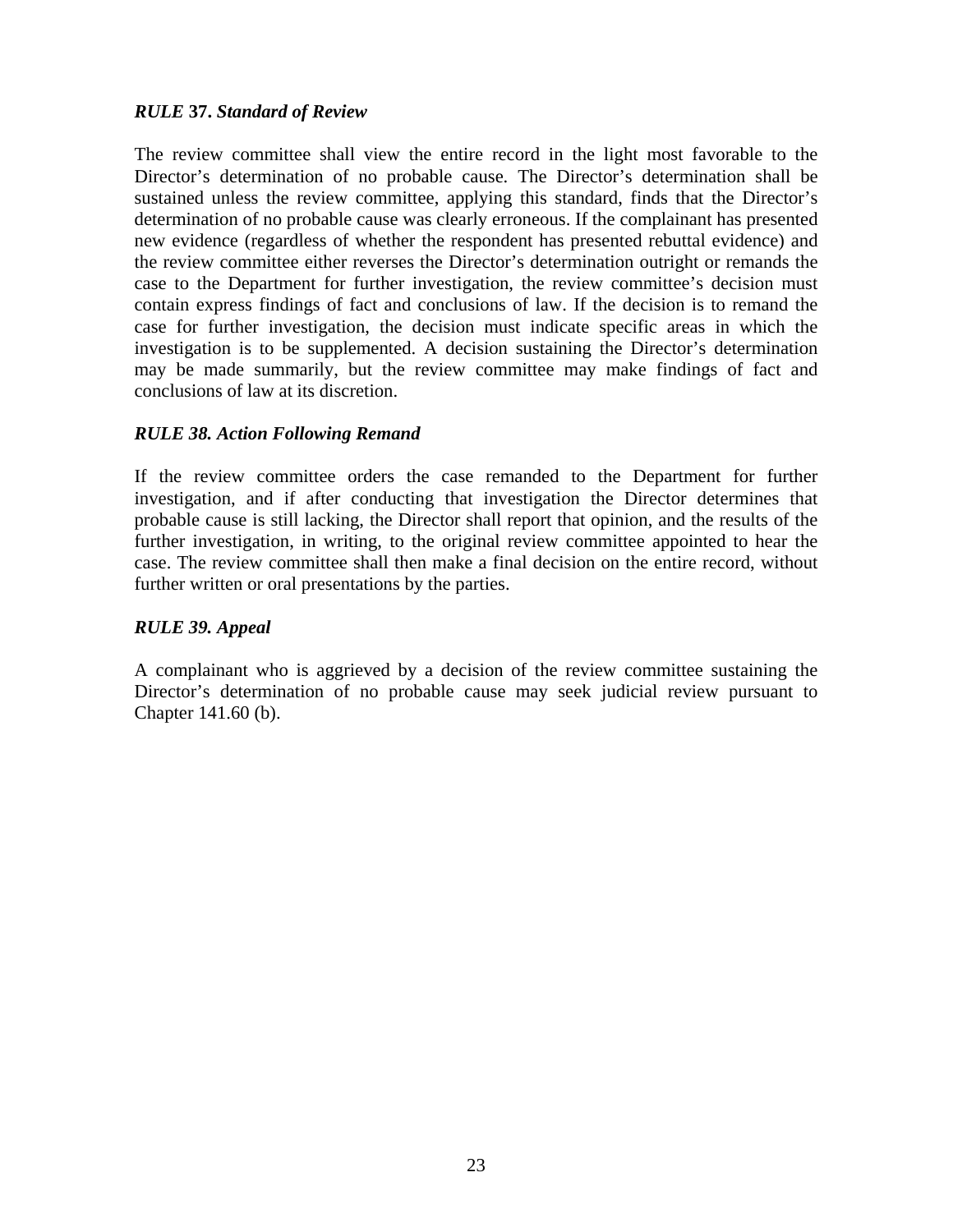#### **RULES APPLICABLE TO CONTRACT COMPLIANCE HEARINGS**

#### *RULE 40. Panel Appointment*

No later than three business days after a complaint alleging contract non-compliance is certified to the Commission by the Department pursuant to Chapter 139.50 (a)(8)(d), the Chair shall appoint either a panel of three members of the Commission or a hearing examiner to hear the case. If a Commission panel is appointed, the presiding commissioner shall be an attorney. Once the Chair has informed the Department of the appointment(s), neither the Director nor the complaining official may withdraw the complaint except upon motion to the contract compliance panel.

#### *RULE 41. Prehearing Conference*

Immediately upon receiving notice of appointment to a contract compliance panel, the presiding commissioner shall schedule a prehearing conference for a date no later than seven (7) days after receipt of notice of the appointment, and shall notify the Department of the date. The Department shall immediately procure suitable facilities in which to hold the prehearing conference, shall notify the parties of the date and location by telephone and letter, and shall transmit to each party a prehearing statement form which must be completed by each party.

An affidavit of notice by telephone and mail shall be filed by the Department staff member who contacts the party or the party's attorney of record. The presiding commissioner shall serve as the prehearing officer. The provisions of Rule 12 shall govern the prehearing conference. If the case is not settled at the prehearing conference, the date of the final hearing shall be scheduled so as to comply with the thirty (30) day limit established by Chapter 139.50 (a)(8)(d). The presiding commissioner and the Department shall act with all the dispatch necessary to issue and serve the prehearing order so as to give all parties as much notice as possible regarding the terms of the prehearing order. The order shall set strict deadlines for the submission of requests for subpoenas so as to ensure compliance with the thirty (30) day limit.

#### *RULE 42. Hearing*

The provisions of Rules 14, 18 and 26 shall govern the conduct of the hearing. The provisions of Minnesota Statutes §14.60 and Rule 22 shall govern the receipt of evidence at the hearing.

#### *RULE 43. Panel Decision*

After the conclusion of the hearing, the contract compliance panel shall determine whether the respondent contractor is or is not in compliance with the requirements of Chapter 139.50 and shall make specific findings of fact to support its conclusions. If the contract compliance panel concludes that the respondent contractor is not in compliance with the requirements of Chapter 139.50, the panel shall order the imposition of whatever sanctions authorized by Chapter 139.50 (a)(7) the panel deems just and proper.